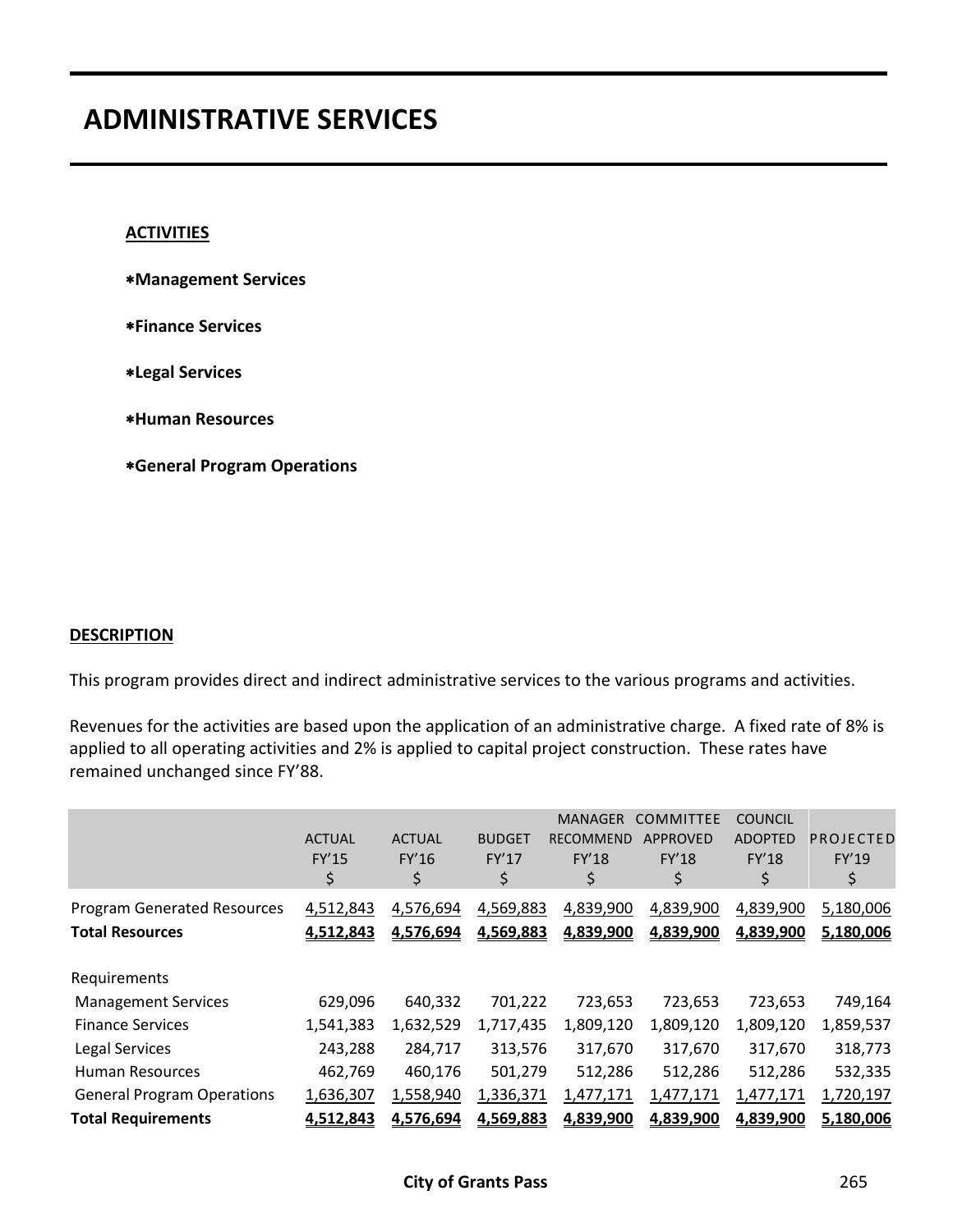# **Program: Administrative Services – Program Summary**

## *Services Delivered:*

The Administrative Services Department provides efficient and effective administration and management services for the City of Council, City Departments and Programs, City Staff and the citizens of Grants Pass.

This program supports Council's Strategic Plan and all of Council's goals throughout the entire City organization with particular emphasis on the Council's goal of **"Provide Cooperative, Shared Leadership Involving Council, Staff and Community"**.

The program is responsible for administrative and fiscal management of the City. Through these various divisions, Finance, Management Services, Human Resources, Legal, Information Technology (IT) and Risk Management, the Administrative Department strives to maintain the City's economic stability and organizational culture in concert with City Management and Council strategies.

The Administrative Services Department carries out functions that facilitate the operation of other City Departments and is responsible for oversight of: dissemination of information concerning City activities and programs, administration of the City's risk management program, financial management and control, budget development and preparation, emergency preparedness, safety and municipal insurance programs, City franchises, contract services administration, and other support functions for Council and the departments. Administrative Services also provides for expenditures that support the entire City, such as postage, copying and general staff training.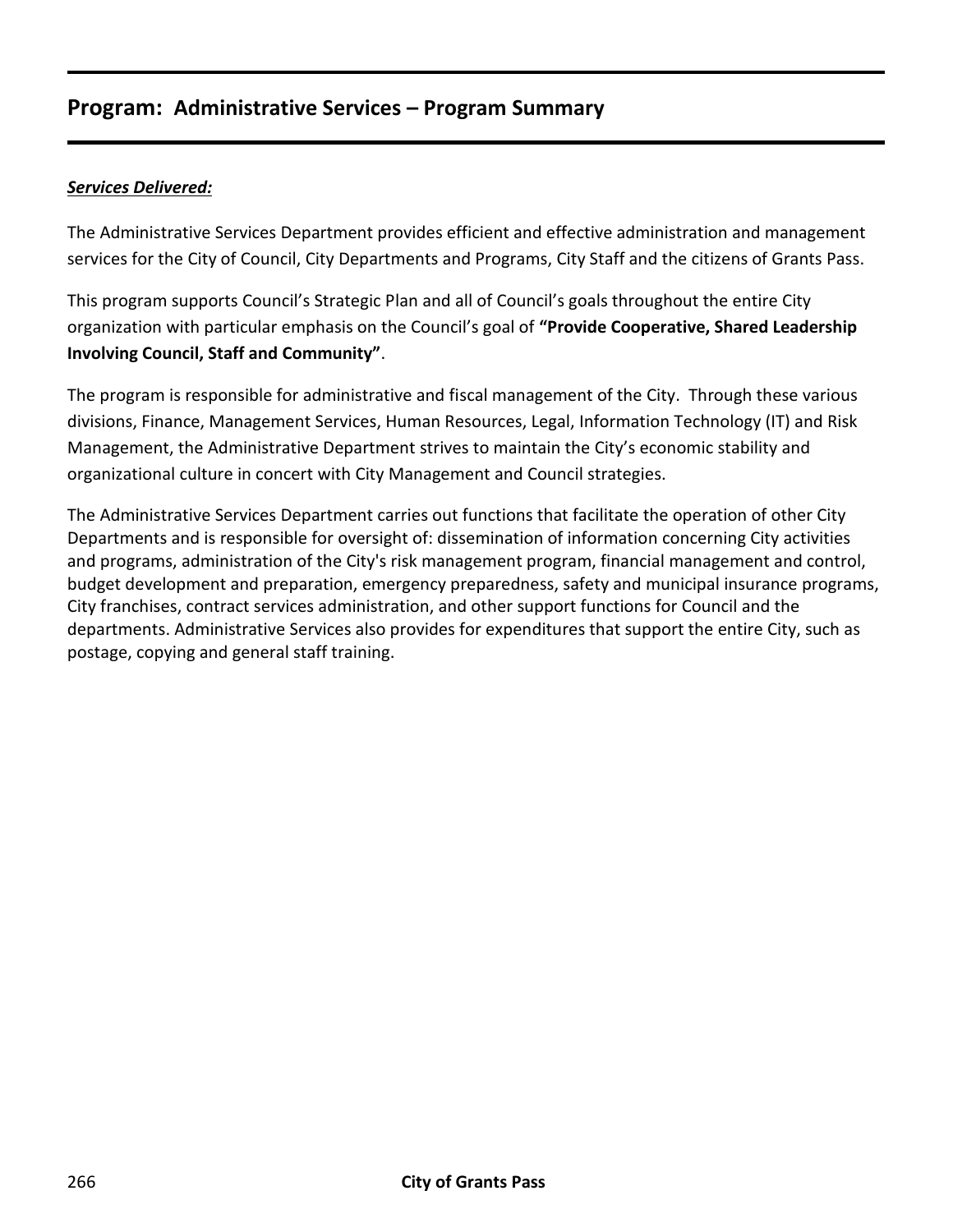# **Program: Administrative Services– Program Summary**

|                                                       |                              | r rogram mancial salilliary  |                              |                                                   |                                                    |                                                 |                          |
|-------------------------------------------------------|------------------------------|------------------------------|------------------------------|---------------------------------------------------|----------------------------------------------------|-------------------------------------------------|--------------------------|
| Resources                                             | <b>ACTUAL</b><br>FY'15<br>\$ | <b>ACTUAL</b><br>FY'16<br>\$ | <b>BUDGET</b><br>FY'17<br>\$ | <b>MANAGER</b><br><b>RECOMMEND</b><br>FY'18<br>\$ | <b>COMMITTEE</b><br><b>APPROVED</b><br>FY'18<br>\$ | <b>COUNCIL</b><br><b>ADOPTED</b><br>FY'18<br>\$ | PROJECTED<br>FY'19<br>\$ |
| <b>Beginning Balance</b>                              | 1,301,374                    | 1,395,712                    | 1,029,846                    | 909,491                                           | 909,491                                            | 909,491                                         | 1,124,341                |
| <b>Current Resources</b><br><b>Activity Generated</b> |                              |                              |                              |                                                   |                                                    |                                                 |                          |
| Interest                                              | 9,511                        | 12,024                       | 10,000                       | 10,000                                            | 10,000                                             | 10,000                                          | 10,000                   |
| <b>Other Revenue</b>                                  | 7,675                        | 3,692                        | 3,000                        | 3,000                                             | 3,000                                              | 3,000                                           | 3,000                    |
| <b>Administrative Charges</b>                         | 3,194,283                    | 3,165,266                    | 3,527,037                    | 3,917,409                                         | 3,917,409                                          | 3,917,409                                       | 4,042,665                |
| <b>Total Current Revenues</b>                         | 3,211,469                    | 3,180,982                    | 3,540,037                    | 3,930,409                                         | 3,930,409                                          | 3,930,409                                       | 4,055,665                |
| <b>Total Resources</b>                                | 4,512,843                    | 4,576,694                    | 4,569,883                    | 4,839,900                                         | 4,839,900                                          | 4,839,900                                       | 5,180,006                |

|                                   |               |               |               | <b>MANAGER</b>   | <b>COMMITTEE</b> | <b>COUNCIL</b> |           |
|-----------------------------------|---------------|---------------|---------------|------------------|------------------|----------------|-----------|
|                                   | <b>ACTUAL</b> | <b>ACTUAL</b> | <b>BUDGET</b> | <b>RECOMMEND</b> | <b>APPROVED</b>  | <b>ADOPTED</b> | PROJECTED |
| Requirements                      | FY'15         | FY'16         | FY'17         | <b>FY'18</b>     | FY'18            | FY'18          | FY'19     |
|                                   | \$            | \$            | \$            | \$               | \$               | \$             | \$        |
| <b>Management Services</b>        | 597,020       | 605,604       | 666,493       | 688,924          | 688,924          | 688,924        | 714,435   |
| <b>Finance Services</b>           | 1,480,531     | 1,561,961     | 1,657,840     | 1,749,525        | 1,749,525        | 1,749,525      | 1,799,942 |
| Legal Services                    | 234,960       | 276,545       | 305,404       | 309,498          | 309,498          | 309,498        | 310,601   |
| <b>Human Resources</b>            | 449,377       | 447,048       | 488,146       | 499,153          | 499,153          | 499,153        | 519,202   |
| <b>General Program Operations</b> | 105,421       | 118,251       | 187,300       | 156,000          | 156,000          | 156,000        | 157,000   |
| <b>Direct Charges</b>             | 178,694       | 181,507       | 202,809       | 197,359          | 197,359          | 197,359        | 206,809   |
| Capital Outlay                    | 11,800        | 35,160        | 8,000         | 28,000           | 28,000           | 28,000         | 8,000     |
| <b>Indirect Charges</b>           | 59,328        | 71,340        | 84,400        | 87,100           | 87,100           | 87,100         | 89,100    |
| <b>Transfers Out</b>              | 0             | 150,000       | 60,000        | 0                | 0                | 0              | 0         |
| <b>Subtotal Expenditures</b>      | 3,117,131     | 3,447,416     | 3,660,392     | 3,715,559        | 3,715,559        | 3,715,559      | 3,805,089 |
| Contingencies                     | 0             | 0             | 909,491       | 1,124,341        | 1,124,341        | 1,124,341      | 1,374,917 |
| <b>Ending Balance</b>             | 1,395,712     | 1,129,278     | 0             | 0                | 0                | 0              | 0         |
| <b>Total Requirements</b>         | 4,512,843     | 4,576,694     | 4,569,883     | 4,839,900        | 4,839,900        | 4,839,900      | 5,180,006 |

#### *Program Financial Summary*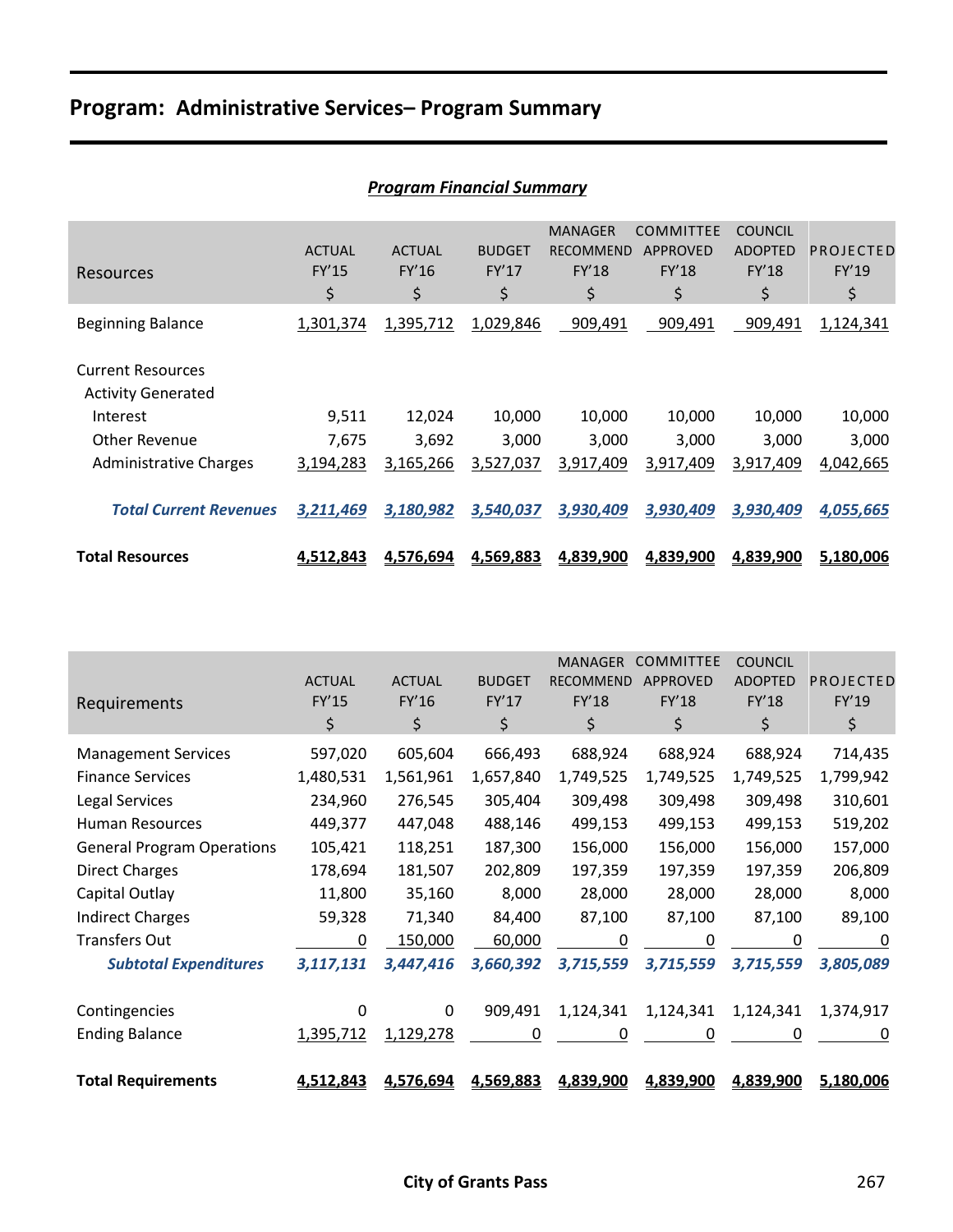### *Services Delivered:*

This activity provides professional leadership in the administration of the goals and policies formulated by the Council. The City Manager is the official purchasing agent, personnel officer, superintendent of the utility system and budget officer for the City. The City Manager is responsible for the coordination of all operations of the City, including capital investments and support for all operating divisions.

#### *Performance Measurements:*

| <b>Indicator</b>                                                                                                                                                                                   | 2014-15       |            | 2015-16       |            | 2016-17 | 2017-18 | 2018-19    |
|----------------------------------------------------------------------------------------------------------------------------------------------------------------------------------------------------|---------------|------------|---------------|------------|---------|---------|------------|
| <b>Outputs</b>                                                                                                                                                                                     | <b>Actual</b> | <b>Est</b> | Actual        | <b>Est</b> | Est     | Est     | <b>Est</b> |
| Percent of timely weekly updates                                                                                                                                                                   | 98%           | 100%       | 98%           | 100%       | 100%    | 100%    | 100%       |
| Number of leadership training opportunities<br>held for Council and committee members                                                                                                              | 3             | 3          | 4             | 3          | 3       | 3       | 3          |
| Percent of timely City Manager monthly<br>reports                                                                                                                                                  | 98%           | 100%       | 100%          | 100%       | 100%    | 100%    | 100%       |
| Percent of timely quarterly review of work plan                                                                                                                                                    | 100%          | 100%       | 100%          | 100%       | 100%    | 100%    | 100%       |
| <b>Effectiveness</b>                                                                                                                                                                               | <b>Actual</b> | Goal       | <b>Actual</b> | Goal       | Goal    | Goal    | Goal       |
| Satisfaction with overall quality of City services<br>to residents (measured by the percent of<br>residents that responded with "Very Satisfied"<br>or "Satisfied" in the annual community survey) | 76%           | 85%        | N/A           | 85%        | 85%     | 85%     | 85%        |
| <b>Efficiency</b>                                                                                                                                                                                  | <b>Actual</b> | Goal       | <b>Actual</b> | Goal       | Goal    | Goal    | Goal       |
| Cost of Service per Citizen                                                                                                                                                                        | \$17.25       | \$18.40    | \$17.27       | \$18.40    | \$18.40 | \$18.97 | \$18.97    |

#### **Management Performance Measures**

### *FY'18 Anticipated Accomplishments & Corresponding Council Goal - Strategic Plan Item:*

#### **Provide Cooperative, Shared Leadership Involving Council, Staff and Community**

- Develop and implement community communication strategies.
- Ensure efficiency and effectiveness in City operations.
- Evaluate/ensure financial stability of Utility funds.
- Equitable share of marijuana tax revenue.

#### *Budget Highlights:*

The budget provides effective staffing levels to afford comprehensive, unbiased expertise and valued assistance to the City Council and staff in terms of thorough staff reports, strategic recommendations, effective presentations and administrative support.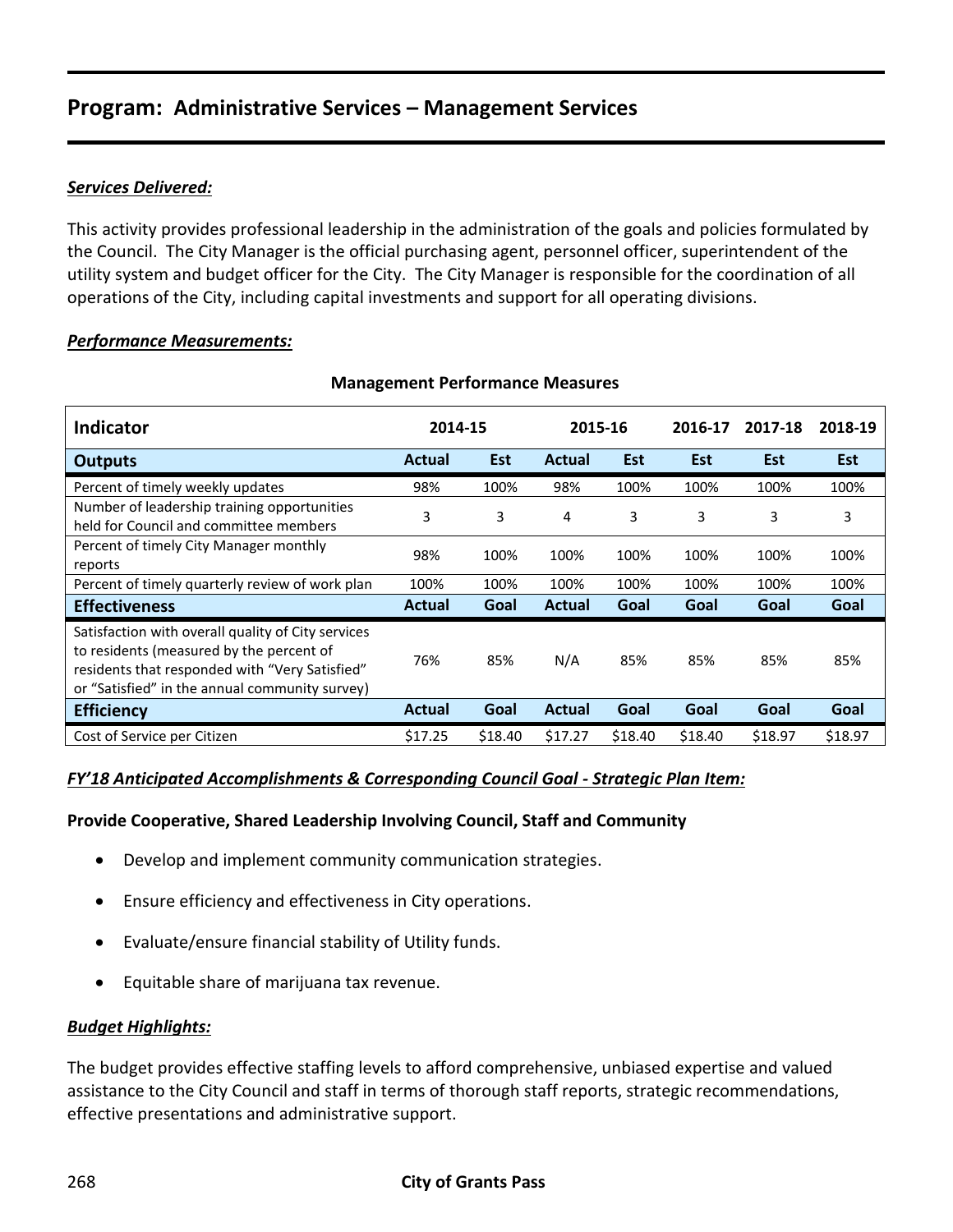### *FY'17 Activity Review:*

Strategic Planning – The City Manager facilitated the Grants Pass 2017-2018 Strategic Planning Session. A strategic plan helps an organization perform at a high level by defining expectations and aligning resources. It provides a clear course of action for achieving positive results. A strategic plan also provides an opportunity for Council, the community and staff to all see the routes to be taken to achieve our goals; providing an opportunity for an alignment of resources to achieve a common goal.

Community Forums – The City held a number of forums to seek input from the community on a number of important issues. The idea of the open forums is to provide an opportunity for citizens to speak out about issues that mutually affect the City and the community. It also allows residents to have influence in their communities by giving them an additional venue to express their concerns and provide an opportunity to suggest solutions to those issues. Community forums held in FY'16/17: ECO Northwest Charrette -Economic Strategic Plan, Strategic Planning, Transient Vagrancy Issues, Water, Wastewater, Stormwater Master Plans, Parking Enforcement, Downtown Merchant and Development Financing Forum.

High Performing Organization (HPO) – The LEADS Team developed our Leadership Philosophy and Productive Behaviors associated with a HPO culture. Our Leadership Philosophy should permeate the organization and should state the beliefs about the nature of the people in the organization and their attitudes toward work, what makes people choose to be motivated, the distribution of knowledge and creativity (and therefore how we choose to make decisions), and how work is defined.

Team Vision (TV) was created to help Grants Pass focus on the organizational mechanisms required at every level for moving from problem-solving in an autocratic style by few individuals to a more collaborative style by teams.

TV is a participative leadership team that leads in cross-organizational issues that have significant, longterm impact. TV performs problem-solving and improvement-oriented activities and recommends mechanisms that allow the Organization to live our Leadership Philosophy, thereby accomplishing our Mission and Vision.

Activities involve building a collective leadership mentality focused on the City's Leadership Philosophy, assuming responsibility for linking units into a whole, and creating "parallel organizational structures" where the thinking/leadership work can be done before returning ideas to the Executive Team for implementation.

Employee and Citizen Outreach – Administrative Services utilizes newsletters as one part of an educational strategy for the employees and citizens. The newsletters create increased awareness and provide basic information on current projects, new ideas or general concepts. Also utilized are the monthly KAJO radio show, the City Manager's monthly and weekly reports, Facebook and the City's website.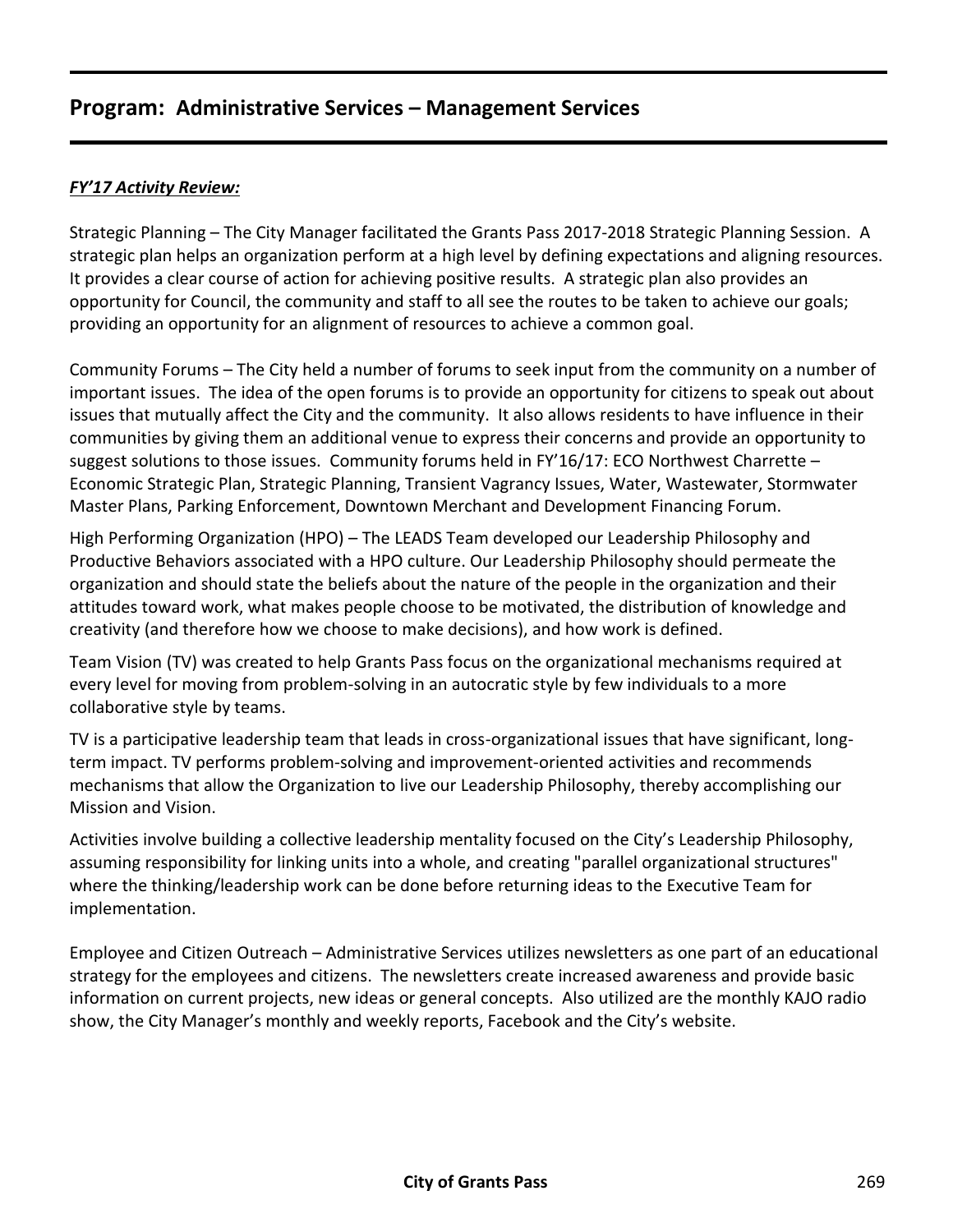| I IIIUIILIUI JUIIIIIIUI Y        |               |               |               |                  |                  |                |           |  |  |
|----------------------------------|---------------|---------------|---------------|------------------|------------------|----------------|-----------|--|--|
|                                  |               |               |               | <b>MANAGER</b>   | <b>COMMITTEE</b> | <b>COUNCIL</b> |           |  |  |
|                                  | <b>ACTUAL</b> | <b>ACTUAL</b> | <b>BUDGET</b> | <b>RECOMMEND</b> | <b>APPROVED</b>  | <b>ADOPTED</b> | PROJECTED |  |  |
| Requirements                     | FY'15         | FY'16         | FY'17         | <b>FY'18</b>     | <b>FY'18</b>     | <b>FY'18</b>   | FY'19     |  |  |
|                                  | \$            | \$            | \$            | \$               | \$               | \$             | \$        |  |  |
| <b>Personnel Services</b>        | 555,867       | 564,376       | 601,463       | 609,964          | 609,964          | 609,964        | 635,245   |  |  |
| Materials & Supplies             | 9,120         | 10,255        | 8,500         | 6,500            | 6,500            | 6,500          | 6,500     |  |  |
| <b>Contractual/Prof Services</b> | 32,033        | 30,973        | 56,530        | 72,460           | 72,460           | 72,460         | 72,690    |  |  |
| <b>Direct Charges</b>            | 32,076        | 34,728        | 34,729        | 34,729           | 34,729           | 34,729         | 34,729    |  |  |
|                                  |               |               |               |                  |                  |                |           |  |  |
| <b>Total Requirements</b>        | 629,096       | 640,332       | 701,222       | <u>723,653</u>   | <u>723,653</u>   | 723,653        | 749,164   |  |  |

## *Financial Summary*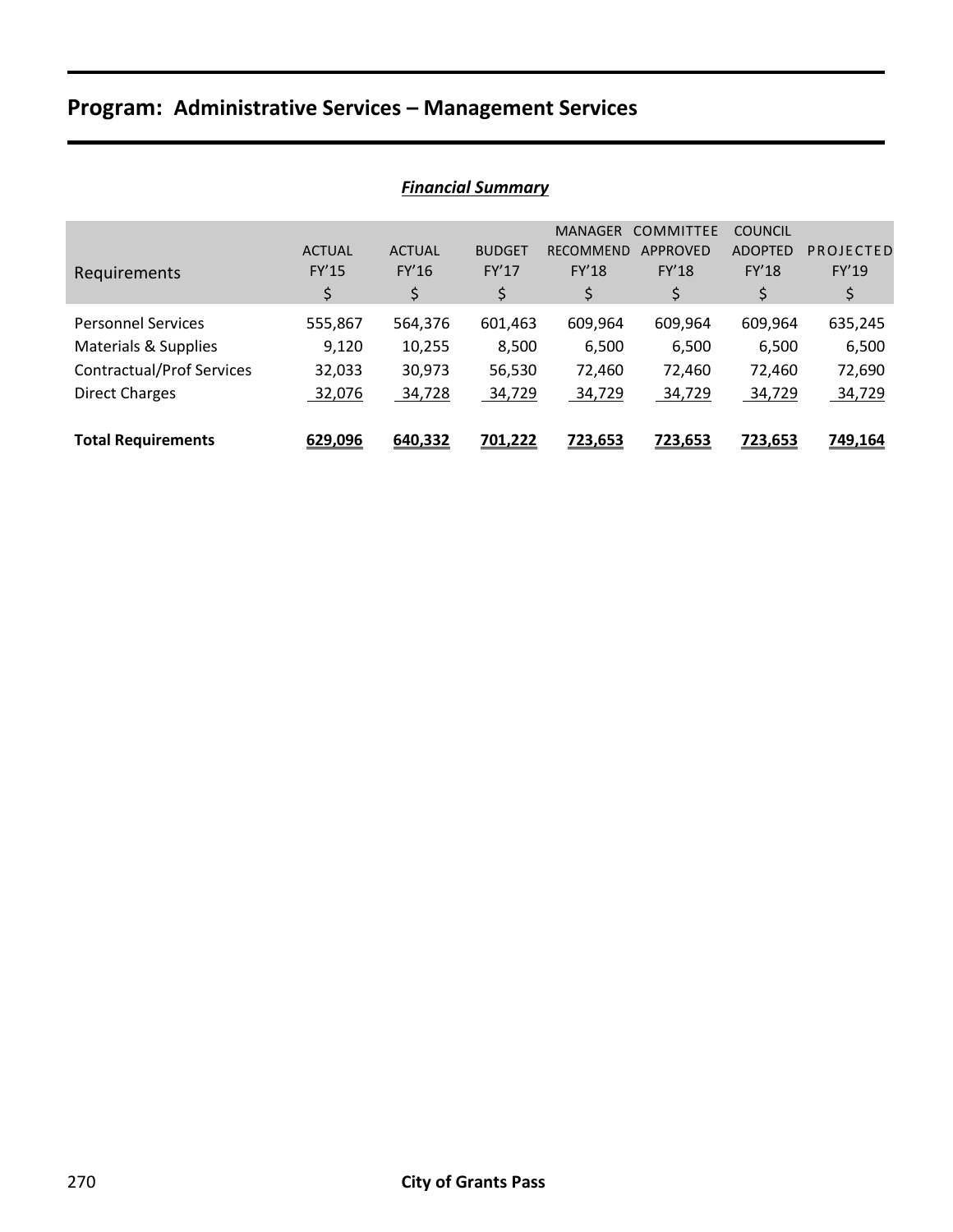|                               |                             |                             | Personnel                          |                            |                                                                         |                                                   |                            |
|-------------------------------|-----------------------------|-----------------------------|------------------------------------|----------------------------|-------------------------------------------------------------------------|---------------------------------------------------|----------------------------|
|                               | <b>BUDGET</b><br>FY'15<br># | <b>BUDGET</b><br>FY'16<br># | <b>BUDGET</b><br>FY'17<br>$\sharp$ | RECOMMEND<br>FY'18<br>$\#$ | MANAGER COMMITTEE<br>APPROVED<br>FY'18<br>$\sharp\hspace{-0.8em}\sharp$ | <b>COUNCIL</b><br><b>ADOPTED</b><br>FY'18<br>$\#$ | PROJECTED<br>FY'19<br>$\#$ |
| <b>City Manager</b>           | 1.000                       | 1.000                       | 1.000                              | 1.000                      | 1.000                                                                   | 1.000                                             | 1.000                      |
| <b>Assistant City Manager</b> | 1.000                       | 1.000                       | 1.000                              | 1.000                      | 1.000                                                                   | 1.000                                             | 1.000                      |
| City Recorder                 | 1.000                       | 1.000                       | 1.000                              | 1.000                      | 1.000                                                                   | 1.000                                             | 1.000                      |
| <b>Office Assistant</b>       | 3.000                       | 3.000                       | 3.000                              | 3.000                      | 3.000                                                                   | 3.000                                             | 3.000                      |
| Subtotal                      | 6.000                       | 6.000                       | 6.000                              | 6.000                      | 6.000                                                                   | 6.000                                             | 6.000                      |
| <b>Assistant City Manager</b> |                             |                             |                                    |                            |                                                                         |                                                   |                            |
| To: Downtown                  | (0.025)                     | (0.025)                     | (0.025)                            | (0.025)                    | (0.025)                                                                 | (0.025)                                           | (0.025)                    |
| To: Information Technology    | (0.150)                     | (0.150)                     | (0.150)                            | (0.150)                    | (0.150)                                                                 | (0.150)                                           | (0.150)                    |
| To: Property Management       | (0.100)                     | (0.100)                     | (0.100)                            | (0.100)                    | (0.100)                                                                 | (0.100)                                           | (0.100)                    |
| To: Tourism                   | (0.025)                     | (0.025)                     | (0.025)                            | (0.025)                    | (0.025)                                                                 | (0.025)                                           | (0.025)                    |
| City Recorder                 |                             |                             |                                    |                            |                                                                         |                                                   |                            |
| To: General Insurance         | (0.200)                     | (0.200)                     | (0.200)                            | (0.200)                    | (0.200)                                                                 | (0.200)                                           | (0.200)                    |
| To: Workers Comp              | (0.150)                     | (0.150)                     | 0.000                              | 0.000                      | 0.000                                                                   | 0.000                                             | 0.000                      |
| <b>Office Assistant</b>       |                             |                             |                                    |                            |                                                                         |                                                   |                            |
| To: General Insurance         | 0.000                       | 0.000                       | (0.150)                            | (0.150)                    | (0.150)                                                                 | (0.150)                                           | (0.150)                    |
| To: Legal                     | (0.050)                     | (0.050)                     | (0.050)                            | (0.050)                    | (0.050)                                                                 | (0.050)                                           | (0.050)                    |
| To: Information Technology    | (0.050)                     | (0.050)                     | (0.050)                            | (0.050)                    | (0.050)                                                                 | (0.050)                                           | (0.050)                    |
| To: Property Management       | (0.100)                     | (0.100)                     | (0.100)                            | (0.100)                    | (0.100)                                                                 | (0.100)                                           | (0.100)                    |
| To: Tourism                   | (0.050)                     | (0.050)                     | (0.050)                            | (0.050)                    | (0.050)                                                                 | (0.050)                                           | (0.050)                    |
| To: Workers Comp              | (0.150)                     | (0.150)                     | 0.000                              | 0.000                      | 0.000                                                                   | 0.000                                             | 0.000                      |
| Department Support Technician |                             |                             |                                    |                            |                                                                         |                                                   |                            |
| From: Legal                   | 0.125                       | 0.125                       | 0.125                              | 0.125                      | 0.125                                                                   | 0.125                                             | 0.125                      |
| <b>Subtotal Distributed</b>   | (0.925)                     | (0.925)                     | (0.775)                            | (0.775)                    | (0.775)                                                                 | (0.775)                                           | (0.775)                    |
| <b>Total Positions</b>        | 5.075                       | 5.075                       | 5.225                              | 5.225                      | 5.225                                                                   | 5.225                                             | 5.225                      |
| Temporary/Seasonal Hours      | 375                         | 375                         | 375                                | 375                        | 375                                                                     | 375                                               | 375                        |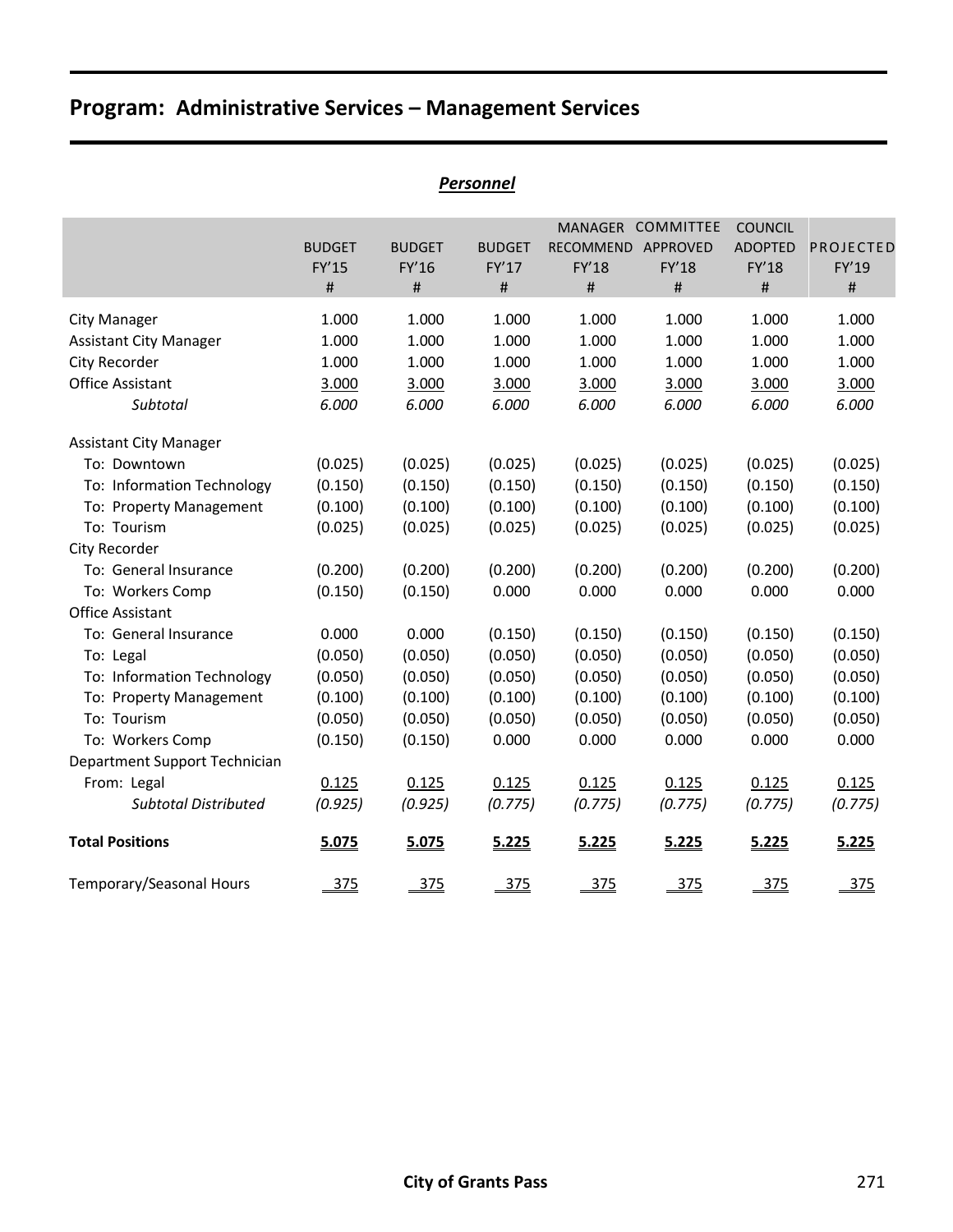#### *Services Delivered:*

This activity is responsible for fiscal management of the City. This includes utility billing, accounting and record keeping; payroll, accounts payable and receivable; licensing, business and occupancy tax administration; cash and debt management as well as planning, controlling and reporting City finances. Other fiscal responsibilities include coordination and compilation of the budget document and preparation of the annual financial report. This activity also provides oversight and management of the financial record retention systems. The Finance Department strives to provide fiscal integrity and efficient service through communication, technology and teamwork.

#### *Performance Measurements:*

| <b>Indicator</b>                                          | 2014-15       |            |               | 2015-16    |            | 2017-18    | 2018-19    |
|-----------------------------------------------------------|---------------|------------|---------------|------------|------------|------------|------------|
| <b>Outputs</b>                                            | <b>Actual</b> | <b>Est</b> | <b>Actual</b> | <b>Est</b> | <b>Est</b> | <b>Est</b> | <b>Est</b> |
| Number of receipts (in 100s)                              | 1,688         | 1,500      | 1,604         | 1,600      | 1,600      | 1,600      | 1,600      |
| Accounts payable disbursements                            | 5,851         | 7,000      | 5,298         | 7,000      | 7,000      | 7,000      | 7,000      |
| Payroll disbursements                                     | 6,572         | 6,600      | 6,865         | 6,600      | 6,600      | 6,600      | 6,600      |
| <b>Effectiveness</b>                                      | Actual        | Goal       | Actual        | Goal       | Goal       | Goal       | Goal       |
| Write-Offs as % of Current Year Billing                   | 0.00%         | $< 1\%$    | 0.00%         | $<$ 1%     | $< 1\%$    | $< 1\%$    | $<$ 1%     |
| Maintain credit rating of Aa- (or S&P<br>equivalent)      | Aa-           | Aa-        | Aa-           | Aa-        | Aa-        | Aa-        | Aa-        |
| <b>Efficiency</b>                                         | <b>Actual</b> | Goal       | <b>Actual</b> | Goal       | Goal       | Goal       | Goal       |
| Percentage of disbursements processed<br>electronically   | 28.4%         | 25%        | 31.8%         | 25%        | 25%        | 25%        | 25%        |
| Cost of Utility Customer Service per utility<br>customers | \$4.44        | $<$ \$5.00 | \$4.36        | $<$ \$5.00 | $<$ \$5.00 | $<$ \$5.00 | $<$ \$5.00 |

### **Finance Performance Measures**

#### *FY'18 Anticipated Accomplishments & Corresponding Council Goal - Strategic Plan Item:*

#### **Provide Cooperative, Shared Leadership Involving Council, Staff and Community**

**Objective 1: Evaluate/ensure financial stability of Utility Funds\*\***

**Action 1:** Comprehensive Water Treatment/Wastewater funding strategy. \*\*

#### **Objective 3: Ensure efficiency and effectiveness in City Operations**

- **Action 4:** Evaluate pros and cons of a potential City debt free financial goal and review overall debt policies.\*
- **Action 7:** Continue progress reflecting recommendations from strategic plans developed through PAVE.\*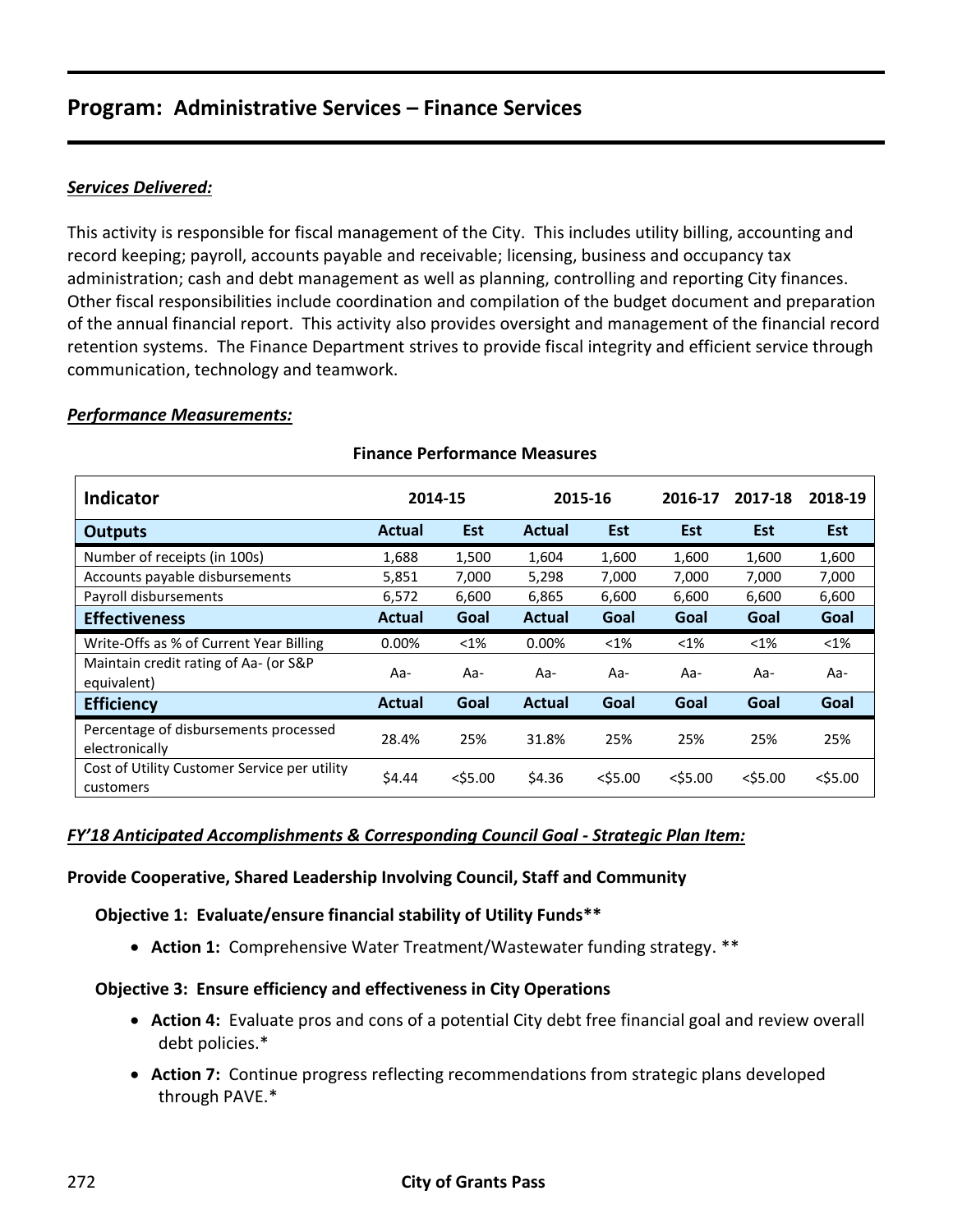### *Budget Highlights:*

The Finance budget for FY'18 is up slightly from FY'17, primarily a result of the refunding of half a position that has been approved but unfunded in previous years. There remains 2.0 FTE unfunded positions in the FY'18 budget. Challenges facing the Department in FY'18 include learning the new utility billing financial software and making process changes to utilize the new program more efficiently and effectively. The refunded 0.50 FTE will help ensure maintenance of outstanding customer service and day-to-day operations as the City's customer base and population continues to grow.



# **Services Provided**

#### *FY'17 Activity Review:*

- $\checkmark$  Received the Government Finance Officers Association's Certificate of Achievement for Excellence in Financial Reporting for the 34<sup>th</sup> consecutive year.
- $\checkmark$  Received the Government Finance Officers Association Distinguished Budget Presentation Award for the 32<sup>nd</sup> year in a row. These awards demonstrate the Department's efforts to ensure not only accurate financial reports, but reports that facilitate transparent and open communication with citizens.
- $\checkmark$  Facilitated the PAVE Committee's engagement for the Parks & Community Development performance audit and strategic planning project.
- $\checkmark$  Implemented Utility Billing module of the new Tyler Munis software.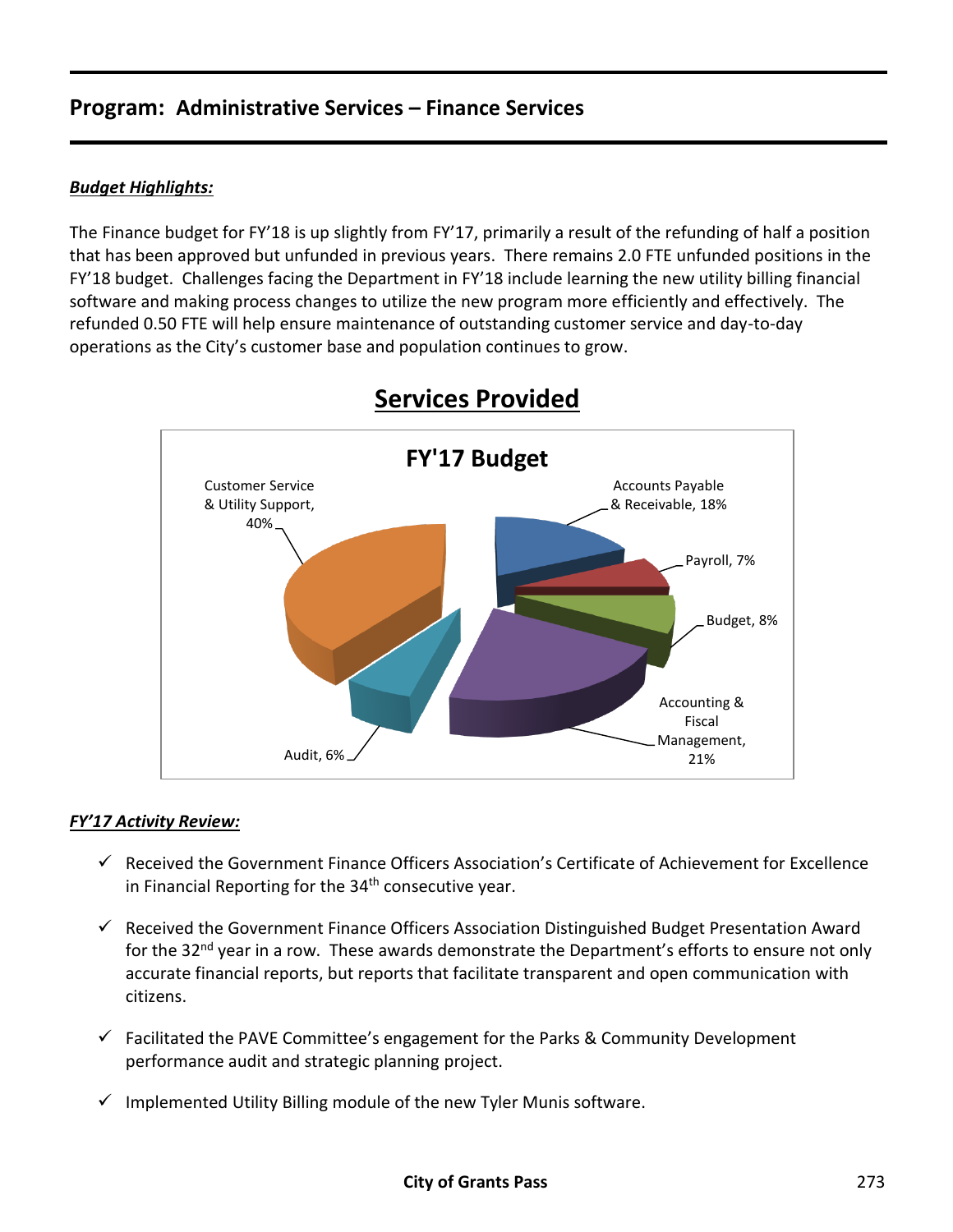|                                  |                  |               | , ,,,,,,,,,,,,,,,,,,,,,,,,,,,, |                  |                  |                |           |
|----------------------------------|------------------|---------------|--------------------------------|------------------|------------------|----------------|-----------|
|                                  |                  |               |                                | <b>MANAGER</b>   | <b>COMMITTEE</b> | <b>COUNCIL</b> |           |
|                                  | <b>ACTUAL</b>    | <b>ACTUAL</b> | <b>BUDGET</b>                  | <b>RECOMMEND</b> | <b>APPROVED</b>  | <b>ADOPTED</b> | PROJECTED |
| Requirements                     | FY'15            | FY'16         | <b>FY'17</b>                   | <b>FY'18</b>     | <b>FY'18</b>     | <b>FY'18</b>   | FY'19     |
|                                  | \$               | \$            | \$                             | \$               | \$               | \$             | \$        |
| <b>Personnel Services</b>        | 1,197,142        | 1,237,382     | 1,316,840                      | 1,419,597        | 1,419,597        | 1,419,597      | 1,467,349 |
| Materials & Supplies             | 22,515           | 16,896        | 24,250                         | 24,350           | 24,350           | 24,350         | 24,350    |
| <b>Contractual/Prof Services</b> | 260,874          | 307,683       | 316,750                        | 305,578          | 305,578          | 305,578        | 308,243   |
| <b>Direct Charges</b>            | 60,852           | 57,768        | 59,595                         | 59,595           | 59,595           | 59,595         | 59,595    |
| Capital Outlay                   | 0                | 12,800        | 0                              | 0                | 0                | 0              | 0         |
| <b>Total Requirements</b>        | <u>1,541,383</u> | 1,632,529     | 1,717,435                      | 1,809,120        | <u>1,809,120</u> | 1,809,120      | 1,859,537 |

## *Financial Summary*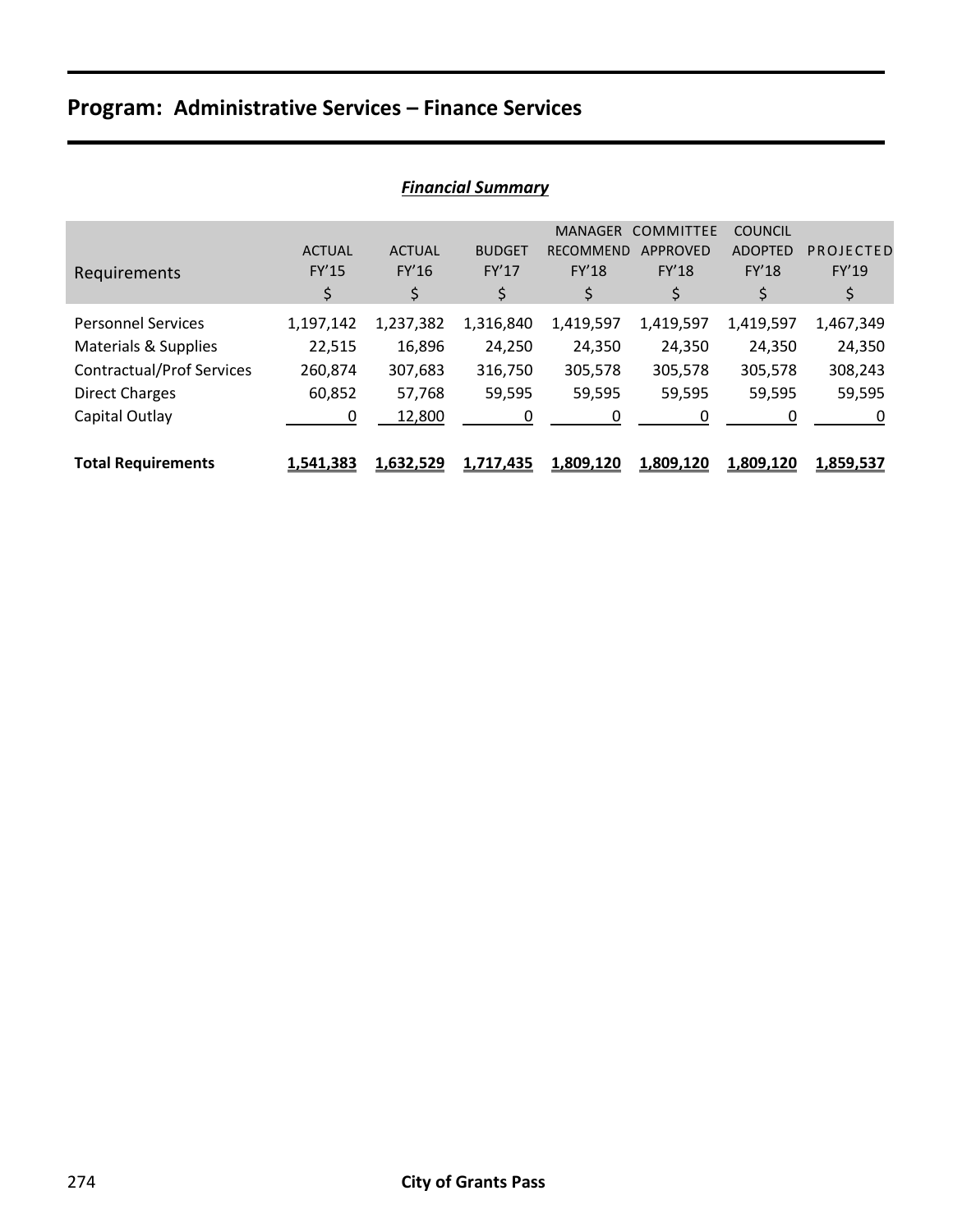|                                                                                                                                                                                                                                                                                                                                              |                                                                                             |                                                                                             | ו בו אטוויכו                                                                                |                                                                                             |                                                                                             |                                                                                             |                                                                                             |
|----------------------------------------------------------------------------------------------------------------------------------------------------------------------------------------------------------------------------------------------------------------------------------------------------------------------------------------------|---------------------------------------------------------------------------------------------|---------------------------------------------------------------------------------------------|---------------------------------------------------------------------------------------------|---------------------------------------------------------------------------------------------|---------------------------------------------------------------------------------------------|---------------------------------------------------------------------------------------------|---------------------------------------------------------------------------------------------|
|                                                                                                                                                                                                                                                                                                                                              | <b>BUDGET</b><br>FY'15<br>#                                                                 | <b>BUDGET</b><br>FY'16<br>$\#$                                                              | <b>BUDGET</b><br>FY'17<br>$\#$                                                              | RECOMMEND APPROVED<br>FY'18<br>$\#$                                                         | MANAGER COMMITTEE<br>FY'18<br>#                                                             | <b>COUNCIL</b><br><b>ADOPTED</b><br>FY'18<br>$\#$                                           | PROJECTED<br>FY'19<br>$\#$                                                                  |
| <b>Finance Director</b><br><b>Assistant Finance Director</b><br>Cust. Svc.- Utility Billing Supvr.<br><b>Accounting Services Supervisor</b><br>Accountant<br><b>Grant Specialist</b><br><b>Finance Support Specialist</b><br>Department Support Technician<br><b>Accounts Payable Specialist</b><br><b>Accounting Technician</b><br>Subtotal | 1.00<br>$1.00*$<br>1.00<br>1.00<br>1.00<br>1.00<br>1.00<br>1.00<br>0.00<br>$9.00*$<br>17.00 | 1.00<br>$1.00*$<br>1.00<br>1.00<br>1.00<br>1.00<br>2.00<br>1.00<br>0.00<br>$8.00*$<br>17.00 | 1.00<br>$1.00*$<br>1.00<br>1.00<br>1.00<br>1.00<br>3.00<br>0.00<br>1.00<br>$7.00*$<br>17.00 | 1.00<br>$1.00*$<br>1.00<br>1.00<br>1.00<br>1.00<br>3.00<br>0.00<br>1.00<br>$7.00*$<br>17.00 | 1.00<br>$1.00*$<br>1.00<br>1.00<br>1.00<br>1.00<br>3.00<br>0.00<br>1.00<br>$7.00*$<br>17.00 | 1.00<br>$1.00*$<br>1.00<br>1.00<br>1.00<br>1.00<br>3.00<br>0.00<br>1.00<br>$7.00*$<br>17.00 | 1.00<br>$1.00*$<br>1.00<br>1.00<br>1.00<br>1.00<br>3.00<br>0.00<br>1.00<br>$7.00*$<br>17.00 |
| <b>Finance Director</b><br>To: Garage Operations<br>To: To Equipment Replacement<br>Admin. Support Specialist<br>From: Garage Operations<br>Department Support Technician<br>From: Garage Operations<br><b>Subtotal Distributed</b>                                                                                                          | (0.10)<br>(0.05)<br>$0.35*$<br>0.10<br>0.30                                                 | (0.05)<br>(0.00)<br>0.00<br>0.10<br>0.05                                                    | (0.05)<br>(0.00)<br>0.00<br>0.00<br>(0.05)                                                  | (0.00)<br>(0.00)<br>0.00<br>0.00<br>(0.00)                                                  | (0.00)<br>(0.00)<br>0.00<br>0.00<br>(0.00)                                                  | (0.00)<br>(0.00)<br>0.00<br>0.00<br>(0.00)                                                  | (0.00)<br>(0.00)<br>0.00<br>0.00<br>(0.00)                                                  |
| <b>Total Positions</b><br><b>Total Un-Funded Positions</b><br><b>Total Funded Positions</b><br>Temporary/Seasonal Hours                                                                                                                                                                                                                      | 17.300<br>(2.535)<br>14.765<br>600                                                          | 17.050<br>(2.500)<br>14.550<br>600                                                          | 16.950<br>(2.500)<br>14.450<br>600                                                          | 17.000<br>(2.000)<br>15.000<br>600                                                          | 17.000<br>(2.000)<br>15.000<br>600                                                          | 17.000<br>(2.000)<br>15.000<br>600                                                          | 17.000<br>(2.000)<br>15.000<br>600                                                          |
| *Recap of Unfunded Positions by Fiscal Year:                                                                                                                                                                                                                                                                                                 |                                                                                             |                                                                                             |                                                                                             |                                                                                             |                                                                                             |                                                                                             |                                                                                             |
| <b>Accounting Technician</b><br>Admin. Support Specialist<br><b>Assistant Finance Director</b>                                                                                                                                                                                                                                               | 1.500<br>0.035<br>1.000                                                                     | 1.500<br>0.000<br>1.000                                                                     | 1.500<br>0.000<br>1.000                                                                     | 1.000<br>0.000<br>1.000                                                                     | 1.000<br>0.000<br>1.000                                                                     | 1.000<br>0.000<br>1.000                                                                     | 1.000<br>0.000<br>1.000                                                                     |

### *Personnel*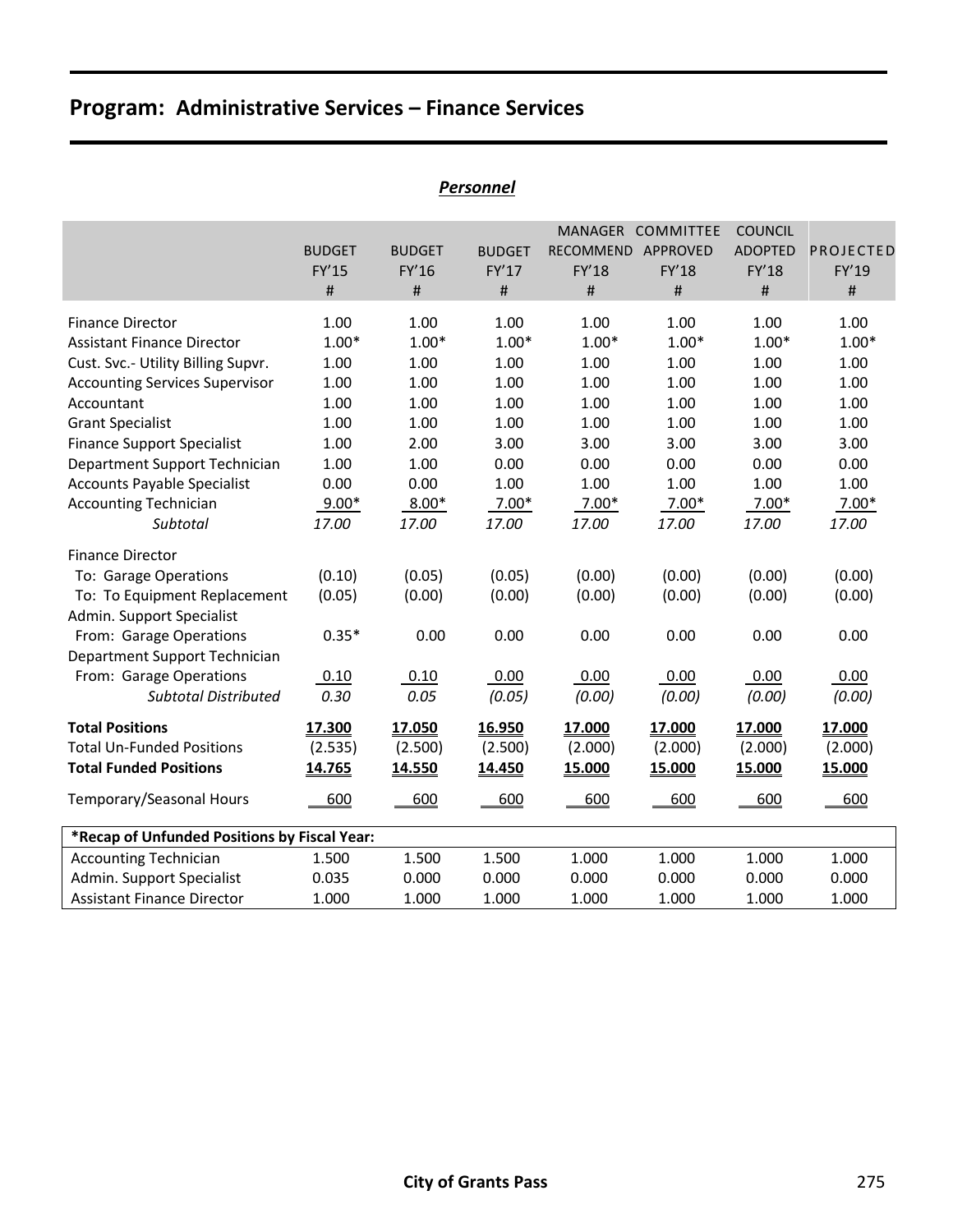### *Services Delivered:*

The legal staff supports the mission of the Administrative Services Department by providing efficient and effective administration and management services for the City Council, City Departments, City Programs, City Staff and the Citizens of Grants Pass.

The legal staff provides services to the municipal corporation including the Council, City Manager, Urban Area Planning Commission (UAPC), Urban Renewal Agency, City committees, department directors and staff. The legal staff also provides advice to the executive management team, drafts ordinances and resolutions, reviews and prepares contracts, researches legal questions which arise on a wide variety of topics, and interprets the Municipal Code and State statutes.

The legal staff provides legal advice on a wide variety of legal areas including land use, condemnation, liability, constitutional law, contract law, telecommunications, tort law, civil rights and litigation. In addition, the legal department handles land issues and acquisition.

#### *Performance Measurements:*

| Indicator                                                                  | 2014-15       |            | 2015-16       |            | 2016-17 | 2017-18    | 2018-19    |
|----------------------------------------------------------------------------|---------------|------------|---------------|------------|---------|------------|------------|
| <b>Outputs</b>                                                             | <b>Actual</b> | <b>Est</b> | <b>Actual</b> | <b>Est</b> | Est     | <b>Est</b> | <b>Est</b> |
| Accessible and Timely Legal<br>Information/Action                          | 100%          | 100%       | 100%          | 100%       | 100%    | 100%       | 100%       |
| <b>Effectiveness</b>                                                       | <b>Actual</b> | Goal       | <b>Actual</b> | Goal       | Goal    | Goal       | Goal       |
| % of time quarterly reports on land<br>acquisition services were submitted | 100%          | 100%       | 100%          | 100%       | 100%    | 100%       | 100%       |
| <b>Efficiency</b>                                                          | <b>Actual</b> | Goal       | <b>Actual</b> | Goal       | Goal    | Goal       | Goal       |
| High Satisfaction within Budget                                            | 100%          | 100%       | 100%          | 100%       | 100%    | 100%       | 100%       |

#### **Legal Performance Measures**

#### *FY'18 Anticipated Accomplishments & Corresponding Council Goal - Strategic Plan Item:*

#### **Provide Cooperative, Shared Leadership Involving Council, Staff and Community**

#### **Objective 3: Ensure efficiency and effectiveness in City Operations**

 The Legal Services department provides support and legal guidance for all aspects of City administration.

#### **Maintain, Operate and Expand our Infrastructure to Meet Community Needs**

#### **Objective 1: Plan and develop infrastructure**

Explore Public Safety Station options.

#### **Objective 2: Ensure water infrastructure needs are met**

• Build new Water Plant (Property focus).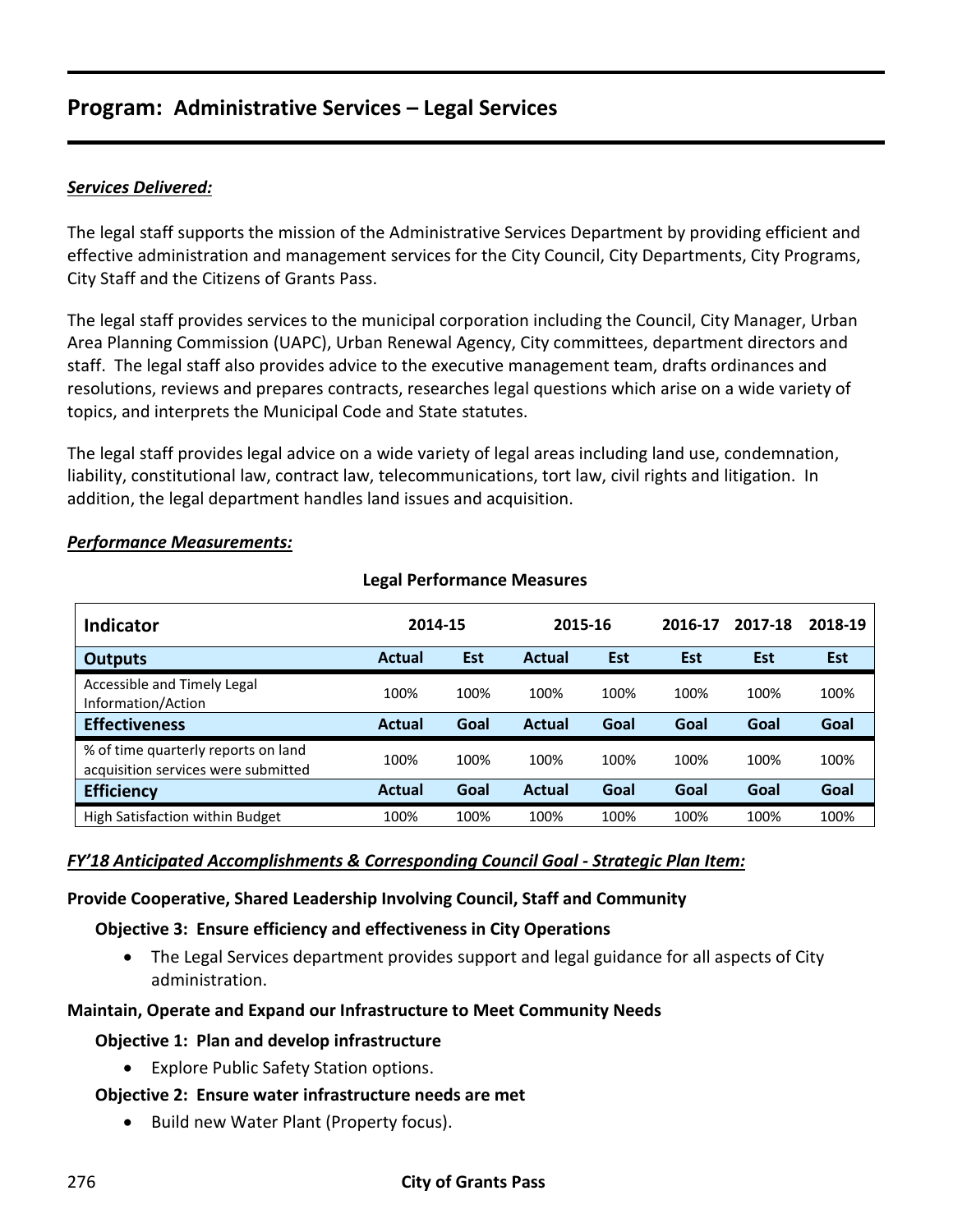### *Budget Highlights:*

The City contracts with Hornecker, Cowling, Hassen & Heysell LLP, for our City Attorney services. The City contracts for Land Acquisition services, which include filing systems to be used for organizing the City's property files, and providing assistance to departments on various land issues involving: acquisition and sale of land, rights of way and easements. The Land Acquisition contractor acquires rights of way or easements for such items as sewers, water lines, pedestrian/bike paths, sidewalks and roads.



### *FY'17 Activity Review:*

Expenses are primarily contract costs. The City contracts for City Attorney and Land Acquisition services.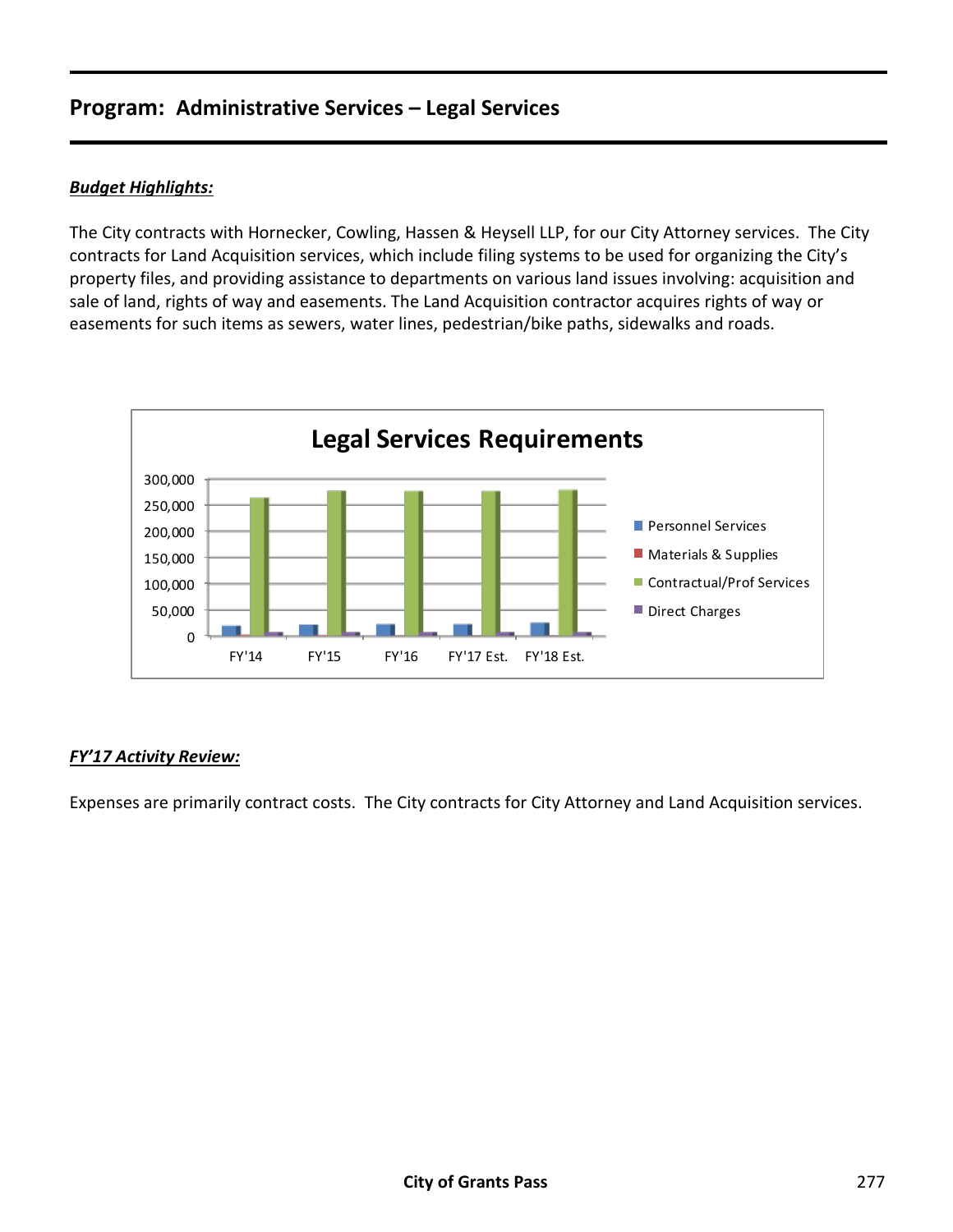| I IIIUIILIUI JUIIIIIIUI Y        |               |               |               |                  |                  |                |           |  |  |
|----------------------------------|---------------|---------------|---------------|------------------|------------------|----------------|-----------|--|--|
|                                  |               |               |               | <b>MANAGER</b>   | <b>COMMITTEE</b> | <b>COUNCIL</b> |           |  |  |
|                                  | <b>ACTUAL</b> | <b>ACTUAL</b> | <b>BUDGET</b> | <b>RECOMMEND</b> | APPROVED         | <b>ADOPTED</b> | PROJECTED |  |  |
| Requirements                     | FY'15         | FY'16         | <b>FY'17</b>  | <b>FY'18</b>     | <b>FY'18</b>     | <b>FY'18</b>   | FY'19     |  |  |
|                                  | \$            | \$            | \$            | \$               | \$               | \$             | \$        |  |  |
| <b>Personnel Services</b>        | 15,549        | 14,737        | 25,077        | 25,858           | 25,858           | 25,858         | 26,851    |  |  |
| Materials & Supplies             | 1,868         | 26            | 2,000         | 2,000            | 2,000            | 2,000          | 2,000     |  |  |
| <b>Contractual/Prof Services</b> | 217,543       | 261,782       | 278,327       | 281,640          | 281,640          | 281,640        | 281,750   |  |  |
| <b>Direct Charges</b>            | 8,328         | 8,172         | 8,172         | 8,172            | 8,172            | 8,172          | 8,172     |  |  |
|                                  |               |               |               |                  |                  |                |           |  |  |
| <b>Total Requirements</b>        | 243,288       | 284,717       | 313,576       | 317,670          | 317,670          | 317,670        | 318,773   |  |  |

## *Financial Summary*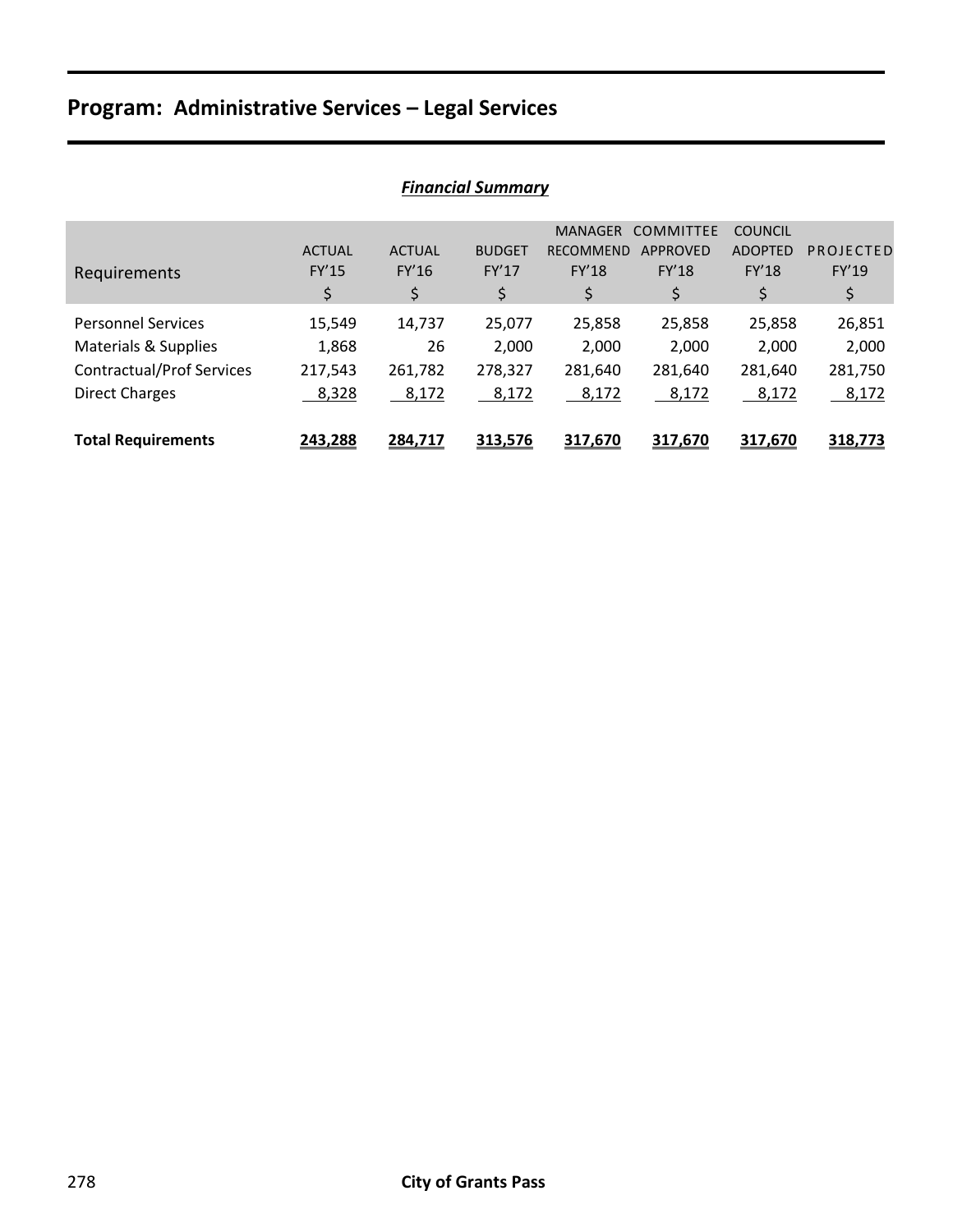| <b>Personnel</b>                                                                                                                                                 |                                                    |                                                    |                                                    |                                                         |                                                          |                                                    |                                                    |  |  |  |
|------------------------------------------------------------------------------------------------------------------------------------------------------------------|----------------------------------------------------|----------------------------------------------------|----------------------------------------------------|---------------------------------------------------------|----------------------------------------------------------|----------------------------------------------------|----------------------------------------------------|--|--|--|
|                                                                                                                                                                  | <b>BUDGET</b><br>FY'15<br>#                        | <b>BUDGET</b><br>FY'16<br>#                        | <b>BUDGET</b><br>FY'17<br>#                        | <b>MANAGER</b><br><b>RECOMMEND</b><br><b>FY'18</b><br># | <b>COMMITTEE</b><br><b>APPROVED</b><br><b>FY'18</b><br># | <b>COUNCIL</b><br><b>ADOPTED</b><br>FY'18<br>#     | PROJECTED<br>FY'19<br>#                            |  |  |  |
| City Attorney<br><b>Assistant City Attorney</b><br><b>Land Acquisition Specialist</b><br>Department Support Technician<br>Subtotal                               | $1.000*$<br>$0.500*$<br>$0.800*$<br>0.500<br>2.800 | $1.000*$<br>$0.500*$<br>$0.800*$<br>0.500<br>2.800 | $1.000*$<br>$0.500*$<br>$0.800*$<br>0.500<br>2.800 | $1.000*$<br>$0.500*$<br>$0.800*$<br>0.500<br>2.800      | $1.000*$<br>$0.500*$<br>$0.800*$<br>0.500<br>2.800       | $1.000*$<br>$0.500*$<br>$0.800*$<br>0.500<br>2.800 | $1.000*$<br>$0.500*$<br>$0.800*$<br>0.500<br>2.800 |  |  |  |
| City Attorney<br>To: Workers Comp<br>To: General Ins.<br><b>Assistant City Attorney</b><br>To: Workers Comp<br>To: General Ins.<br>Department Support Technician | (0.050)<br>(0.100)<br>(0.025)<br>(0.050)           | (0.050)<br>(0.100)<br>(0.025)<br>(0.050)           | (0.050)<br>(0.100)<br>(0.025)<br>(0.050)           | (0.050)<br>(0.100)<br>(0.025)<br>(0.050)                | (0.050)<br>(0.100)<br>(0.025)<br>(0.050)                 | (0.050)<br>(0.100)<br>(0.025)<br>(0.050)           | (0.050)<br>(0.100)<br>(0.025)<br>(0.050)           |  |  |  |
| To: Management<br><b>Office Assistant II</b><br>From: Management<br><b>Subtotal Distribution</b><br><b>Total Positions</b>                                       | (0.125)<br>0.050<br>(0.300)<br>2.500               | (0.125)<br>0.050<br>(0.300)<br>2.500               | (0.125)<br>0.050<br>(0.300)<br>2.500               | (0.125)<br>0.050<br>(0.300)<br>2.500                    | (0.125)<br>0.050<br>(0.300)<br>2.500                     | (0.125)<br>0.050<br>(0.300)<br>2.500               | (0.125)<br>0.050<br>(0.300)<br>2.500               |  |  |  |
| *Note the following are funded under Contractual Services instead of Personnel Services:                                                                         |                                                    |                                                    |                                                    |                                                         |                                                          |                                                    |                                                    |  |  |  |
| City Attorney<br><b>Assistant City Attorney</b><br><b>Land Acquisition Specialist</b>                                                                            | 0.850<br>0.425<br>0.800                            | 0.850<br>0.425<br>0.800                            | 0.850<br>0.425<br>0.800                            | 0.850<br>0.425<br>0.800                                 | 0.850<br>0.425<br>0.800                                  | 0.850<br>0.425<br>0.800                            | 0.850<br>0.425<br>0.800                            |  |  |  |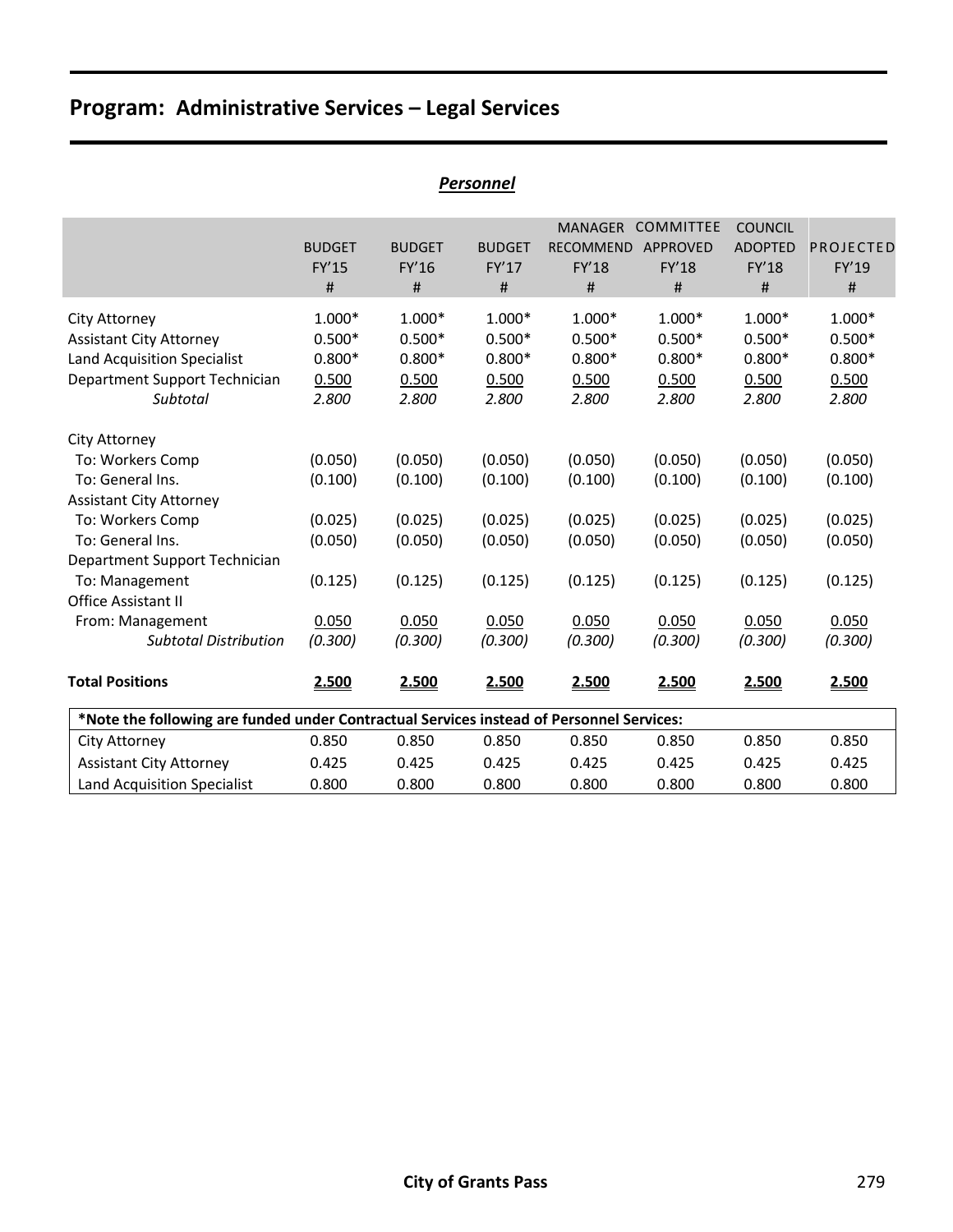## *Services Delivered:*

The Human Resources Department is committed to working strategically with all City Departments to provide equitable administration of policies and procedures and to ensure that employment matters are handled appropriately, effectively and fairly. The department will strive to attract and hire qualified personnel and foster a positive work environment.

This activity is responsible for the administration of personnel policies, classification and compensation plans, workers compensation, maintaining records, directing negotiations, and providing for employee development. It also oversees recruitment of qualified employees, provides guidance and direction regarding employee performance, administers benefits, and ensures adherence to State and Federal labor laws.

#### *Performance Measurements:*

| <b>Indicator</b>                                                               | 2014-15       |          | 2015-16       | 2016-17    | 2017-18    | 2018-19    |            |
|--------------------------------------------------------------------------------|---------------|----------|---------------|------------|------------|------------|------------|
| <b>Outputs</b>                                                                 | <b>Actual</b> | Est      | <b>Actual</b> | <b>Est</b> | <b>Est</b> | <b>Est</b> | <b>Est</b> |
| Number of positions processed for<br>recruitment or promotion                  | 38            | 20       | 34            | 25         | 25         | 25         | 25         |
| Number of employment applications<br>received and processed                    | 1525          | 900      | 1214          | 900        | 1000       | 1000       | 1000       |
| Number of applicants hired                                                     | 73            | 50       | 66            | 50         | 50         | 50         | 50         |
| <b>Effectiveness</b>                                                           |               | Goal     |               | Goal       | Goal       | Goal       | Goal       |
| New FT employee turnover rate within<br>one year of employment                 | 37%           | <10%     | 28%           | < 10%      | < 10%      | < 10%      | < 10%      |
| Working Days for HR Review of<br><b>Applications and Selection Process</b>     | 7             | 5        | 5             | 5          | 3          | 3          | 3          |
| Time to process an applicant from date<br>of offer to date of final acceptance | 2.4 wks.      | 2.5 wks. | 4.8 wks.      | 2.5 wks.   | 3.5 wks.   | 3.5 wks.   | 3.5 wks.   |
| <b>Efficiency</b>                                                              |               | Goal     |               | Goal       | Goal       | Goal       |            |
| Ratio of employees to HR staff                                                 | 1:66          | 1:64     | 1:67          | 1:64       | 1:66       | 1:66       | 1:66       |

### **Human Resources Performance Measures**

### *FY'18 Anticipated Accomplishments & Corresponding Council Goal - Strategic Plan Item:*

#### **Provide Cooperative, Shared Leadership Involving Council, Staff and Community**

#### **Objective 4: Ensure efficiency and effectiveness in City Operations**

- The collective bargaining agreement with the International Association of Firefighters (IAFF) No. 3564 will expire December 31, 2017. Negotiations will most likely begin in the summer of 2017.
- Recruitments will be ongoing for Police, Reserve Police and Dispatcher to fill vacancies and to create hiring lists.
- Updates and revisions to Administrative Directives and personnel rules will continue.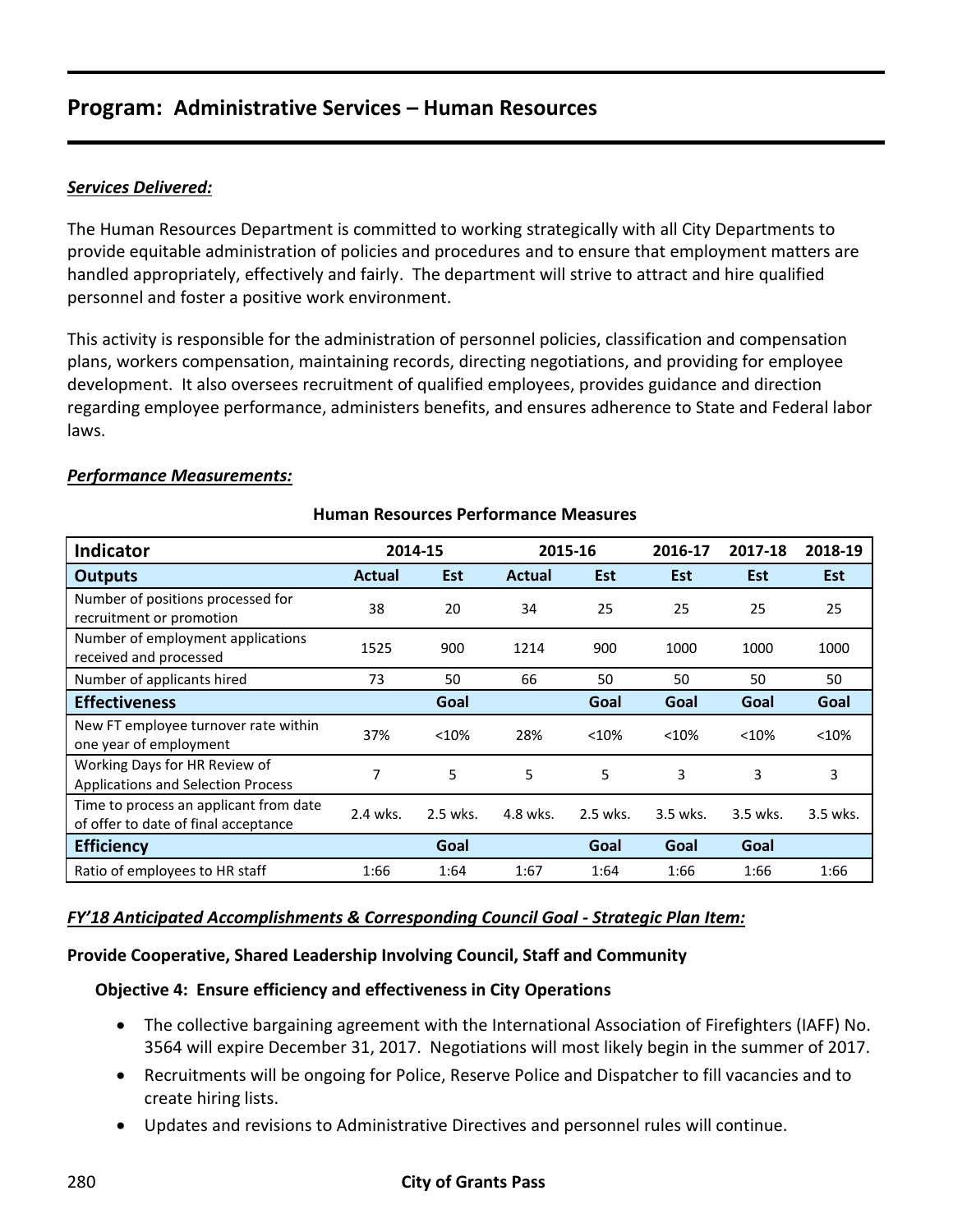## *Budget Highlights:*

The budget provides for staffing sufficient to effectively recruit qualified personnel in a timely manner, coordinate and administer benefit programs, prepare classification and compensation recommendations, and assist with labor issues and negotiations.



## **PERCENTAGE OF TIME UTILIZED BY DEPARTMENT**

#### *FY'17 Activity Review:*

Contract negotiations were opened with Grants Pass Employee Association (GPEA) and Teamsters Local No. 223, whose contracts expired December 31, 2016. The City and GPEA teams met for four negotiation sessions and a new three year agreement was reached. The City and Teamster teams met for three negotiation sessions and mediation, and a new three year agreement was reached. Contracts with International Association of Firefighters No 3564 (IAFF) will expire December 31, 2017, and negotiations will begin for a new agreement.

Recruitment activity has continued to be high due to retirements, typical turnover and challenges with filling public safety positions. This fiscal year the department held a benefit fair and provided flu shots. The Wellness Committee hosted an "On The Move" challenge and created educational material for staff. A classification review of all GPEA job descriptions was completed. Compensation studies and review for non-bargaining positions and labor negotiations were completed.



#### **RECRUITMENT OF FULLTIME, PARTIME, AND SEASONAL WORKERS**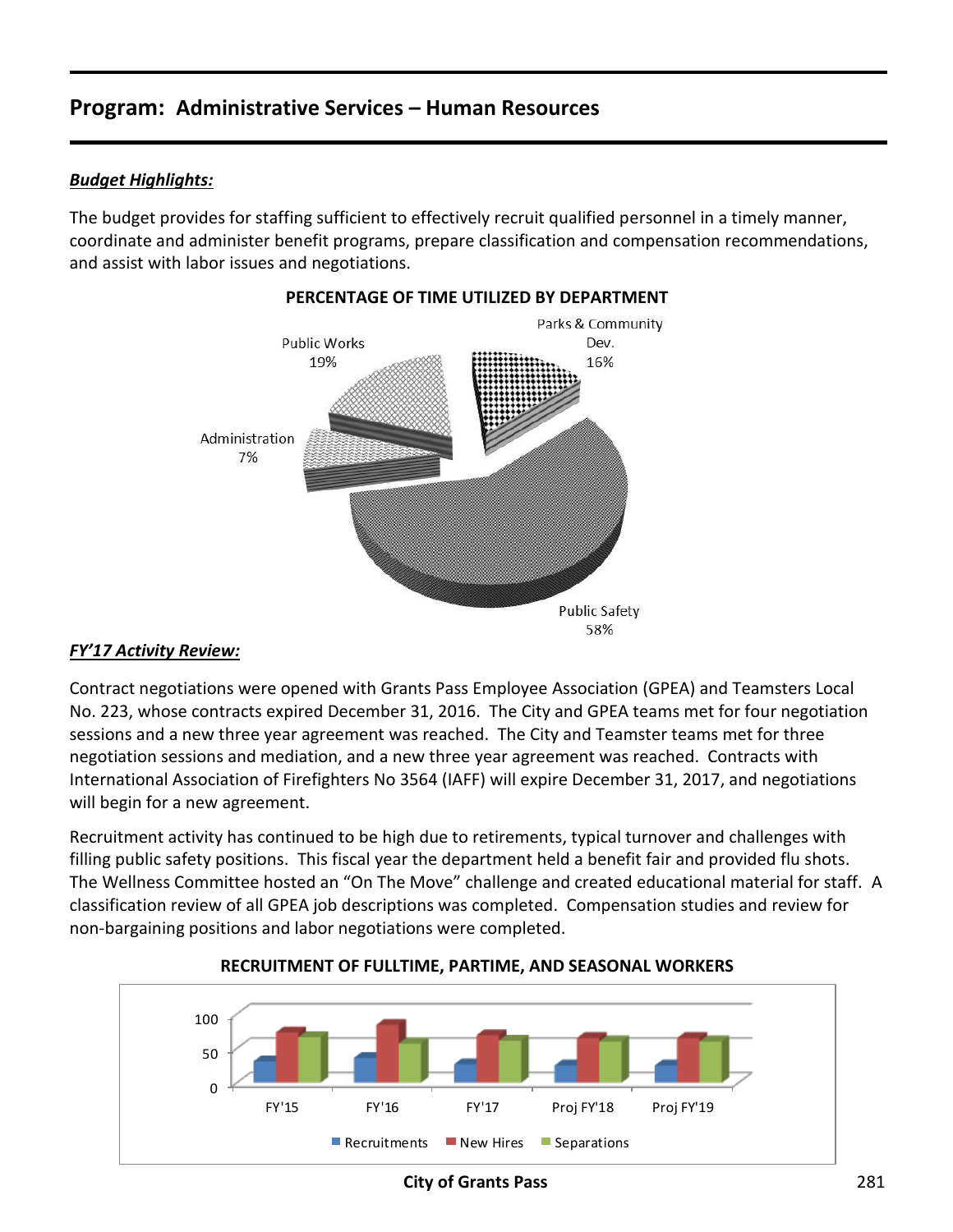|                                  |               |               |               | <b>MANAGER</b>   | <b>COMMITTEE</b> | <b>COUNCIL</b> |           |
|----------------------------------|---------------|---------------|---------------|------------------|------------------|----------------|-----------|
|                                  | <b>ACTUAL</b> | <b>ACTUAL</b> | <b>BUDGET</b> | <b>RECOMMEND</b> | <b>APPROVED</b>  | <b>ADOPTED</b> | PROJECTED |
| Requirements                     | <b>FY'15</b>  | <b>FY'16</b>  | <b>FY'17</b>  | <b>FY'18</b>     | FY'18            | <b>FY'18</b>   | FY'19     |
|                                  | \$            | \$            | \$            | \$               | \$               | \$             | \$        |
| <b>Personnel Services</b>        | 316,884       | 326,269       | 307,337       | 319,700          | 319,700          | 319,700        | 337,592   |
| Materials & Supplies             | 9,654         | 5.784         | 16,400        | 14,900           | 14,900           | 14,900         | 14,900    |
| <b>Contractual/Prof Services</b> | 122,839       | 114,995       | 164,409       | 164,553          | 164,553          | 164,553        | 166,710   |
| <b>Direct Charges</b>            | 13,392        | 13,128        | 13,133        | 13,133           | 13,133           | 13,133         | 13,133    |
|                                  |               |               |               |                  |                  |                |           |
| <b>Total Requirements</b>        | 462,769       | 460,176       | 501,279       | 512,286          | 512.286          | 512,286        | 532,335   |

## *Financial Summary*

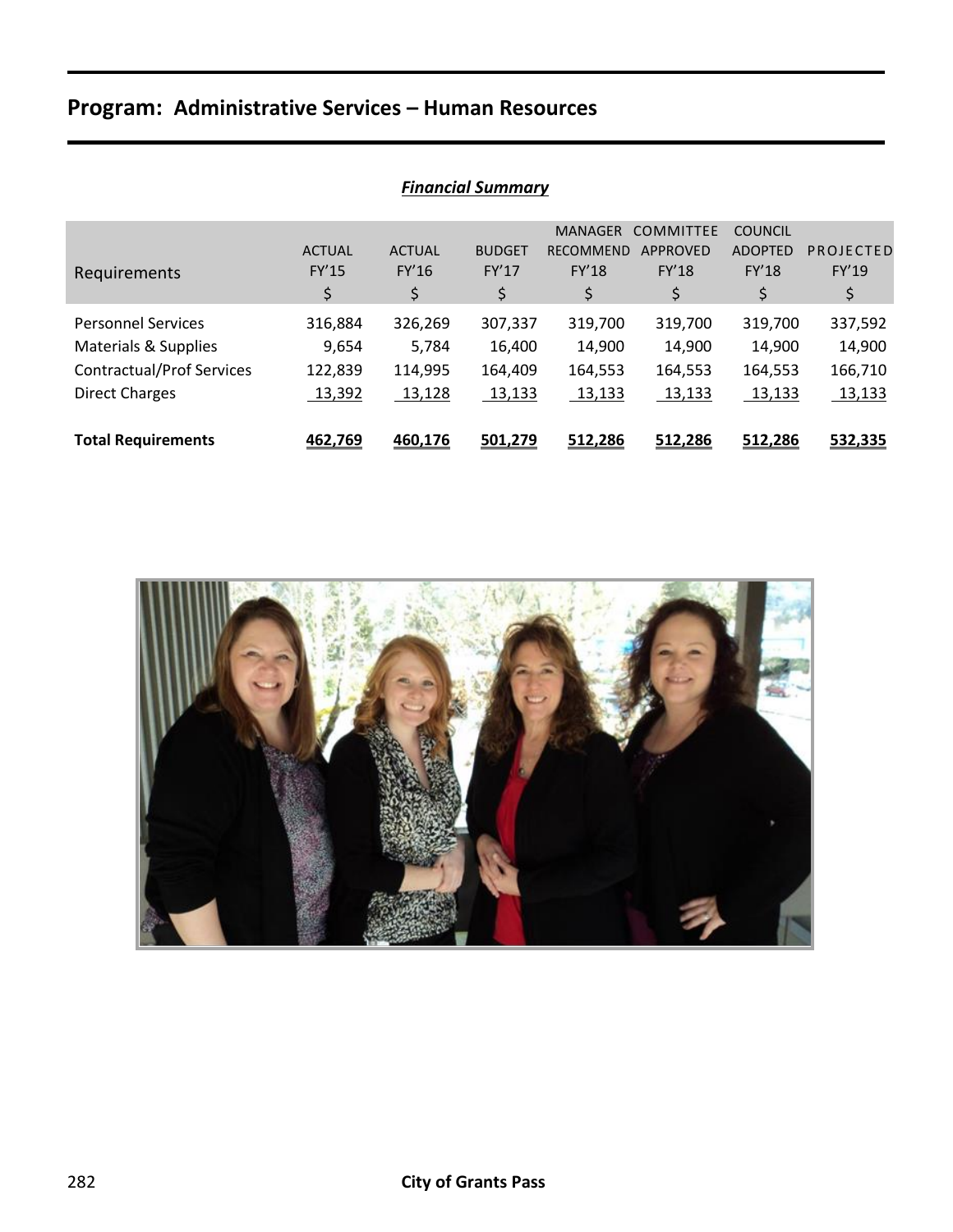| <u>Personnel</u>            |               |               |               |                  |                  |                |           |  |
|-----------------------------|---------------|---------------|---------------|------------------|------------------|----------------|-----------|--|
|                             |               |               |               | <b>MANAGER</b>   | <b>COMMITTEE</b> | <b>COUNCIL</b> |           |  |
|                             | <b>BUDGET</b> | <b>BUDGET</b> | <b>BUDGET</b> | <b>RECOMMEND</b> | <b>APPROVED</b>  | <b>ADOPTED</b> | PROJECTED |  |
|                             | FY'15         | FY'16         | FY'17         | <b>FY'18</b>     | <b>FY'18</b>     | <b>FY'18</b>   | FY'19     |  |
|                             | #             | #             | #             | #                | #                | #              | #         |  |
| Human Resources Director    | 1.000         | 1.000         | 1.000         | 1.000            | 1.000            | 1.000          | 1.000     |  |
| Personnel Analyst           | 1.000         | 1.000         | 1.000         | 1.000            | 1.000            | 1.000          | 1.000     |  |
| Personnel Technician        | 0.750         | 1.000         | 1.000         | 1.000            | 1.000            | 1.000          | 1.000     |  |
| Personnel Assistant         | 0.500         | 0.600         | 0.600         | 0.600            | 0.600            | 0.600          | 0.600     |  |
| Subtotal                    | 3.250         | 3.600         | 3.600         | 3.600            | 3.600            | 3.600          | 3.600     |  |
| Human Resources Director    |               |               |               |                  |                  |                |           |  |
| To: Workers Comp            | (0.020)       | (0.020)       | (0.150)       | (0.150)          | (0.150)          | (0.150)        | (0.150)   |  |
| Personnel Analyst           |               |               |               |                  |                  |                |           |  |
| To: Workers Comp            | (0.200)       | (0.200)       | (0.300)       | (0.300)          | (0.300)          | (0.300)        | (0.300)   |  |
| Personnel Technician        |               |               |               |                  |                  |                |           |  |
| To: Workers Comp            | (0.000)       | (0.100)       | (0.100)       | (0.100)          | (0.100)          | (0.100)        | (0.100)   |  |
| Personnel Assistant         |               |               |               |                  |                  |                |           |  |
| To: Workers Comp            | (0.000)       | (0.000)       | (0.060)       | (0.060)          | (0.060)          | (0.060)        | (0.060)   |  |
| <b>Subtotal Distributed</b> | (0.220)       | (0.320)       | (0.610)       | (0.610)          | (0.610)          | (0.610)        | (0.610)   |  |
| <b>Total Positions</b>      | 3.030         | 3.280         | 2.990         | 2.990            | 2.990            | 2.990          | 2.990     |  |
| Temporary/Seasonal Hours    | 640           | 700           | 893           | 822              | 822              | 822            | 822       |  |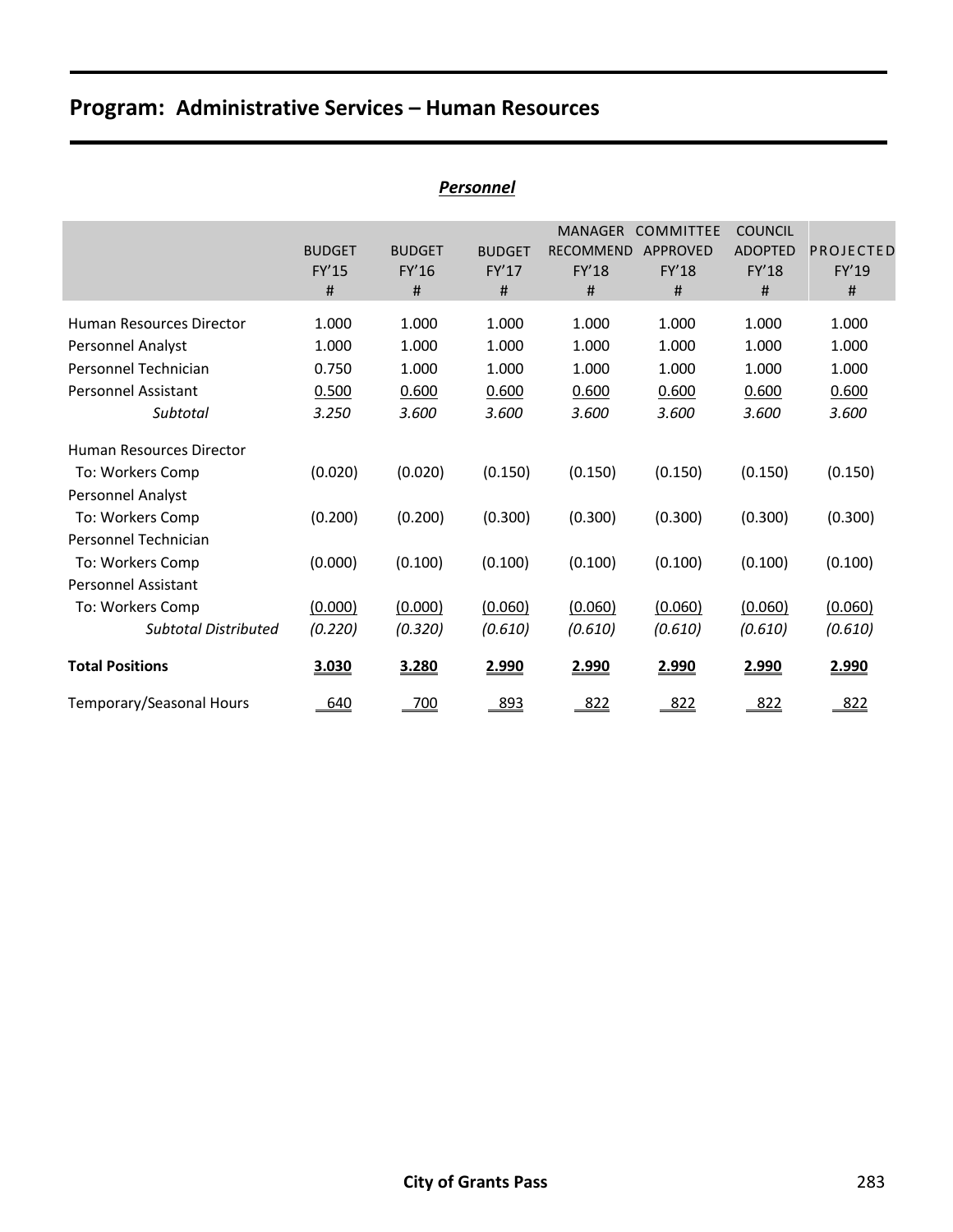# **Program: Administrative Services – General Program Operations**

#### *Services Delivered:*

This activity provides for those expenditures that do not fall within a single activity, yet provide service to the entire organization and its staff.

#### *FY'18 Anticipated Accomplishments & Corresponding Council Goal - Strategic Plan Item:*

The activity provides the budget for internal support services to the entire organization. This support includes the purchase of office supplies, postage, and service and maintenance for major copy machines. This budget provides the citywide training, education reimbursement program, employee recognition and other professional services that serve the City as a whole.

#### *Budget Highlights:*

An increase to the training budget has facilitated employee training to assist in our goal of developing an organizational culture of customer service. The City will continue focusing on providing training specific to supervisors to increase their effectiveness as leaders in the organization.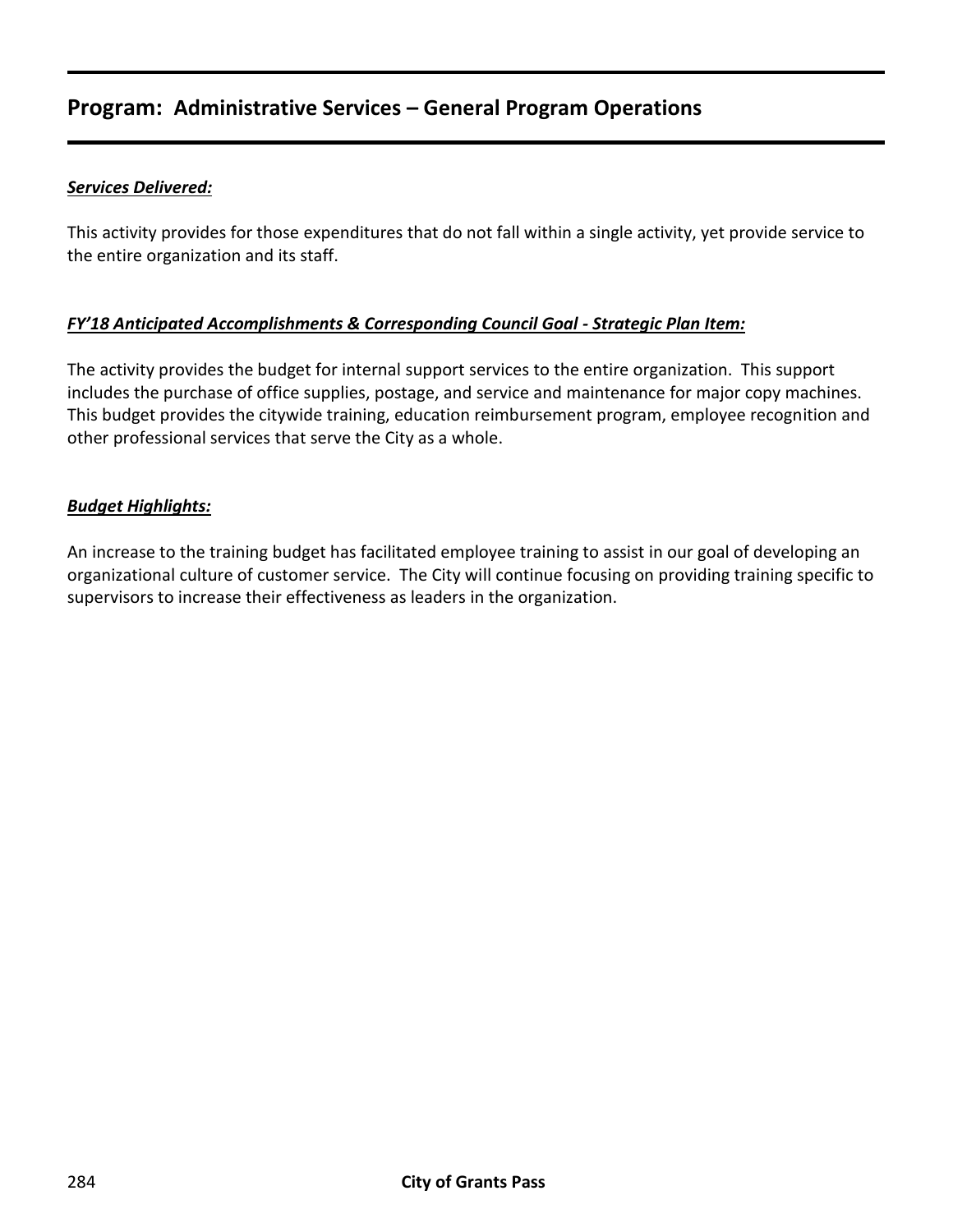# **Program: Administrative Services – General Program Operations**

| Requirements                     | <b>ACTUAL</b><br><b>FY'15</b><br>\$ | <b>ACTUAL</b><br>FY'16<br>\$ | <b>BUDGET</b><br><b>FY'17</b><br>\$ | <b>MANAGER</b><br><b>RECOMMEND</b><br><b>FY'18</b><br>\$ | <b>COMMITTEE</b><br><b>APPROVED</b><br>FY'18<br>\$ | <b>COUNCIL</b><br><b>ADOPTED</b><br>FY'18<br>\$ | PROJECTED<br>FY'19<br>\$ |
|----------------------------------|-------------------------------------|------------------------------|-------------------------------------|----------------------------------------------------------|----------------------------------------------------|-------------------------------------------------|--------------------------|
| <b>Personnel Services</b>        | 4,411                               | 6,841                        | 16,000                              | 16,000                                                   | 16,000                                             | 16,000                                          | 16,000                   |
| <b>Materials &amp; Supplies</b>  | 15,201                              | 23,578                       | 21,600                              | 24,500                                                   | 24,500                                             | 24,500                                          | 24,500                   |
| <b>Contractual/Prof Services</b> | 85,809                              | 87,832                       | 149,700                             | 115,500                                                  | 115,500                                            | 115,500                                         | 116,500                  |
| <b>Direct Charges</b>            | 64,046                              | 67,711                       | 87,180                              | 81,730                                                   | 81,730                                             | 81,730                                          | 91,180                   |
| Capital Outlay                   | 11,800                              | 22,360                       | 8,000                               | 28,000                                                   | 28,000                                             | 28,000                                          | 8,000                    |
| <b>Indirect Charges</b>          | 59,328                              | 71,340                       | 84,400                              | 87,100                                                   | 87,100                                             | 87,100                                          | 89,100                   |
| <b>Transfers Out</b>             | 0                                   | 150,000                      | 60,000                              | 0                                                        | 0                                                  | 0                                               | 0                        |
| <b>Subtotal Expenditures</b>     | 240,595                             | 429,662                      | 426,880                             | 352,830                                                  | 352,830                                            | 352,830                                         | 345,280                  |
| Contingencies                    | 0                                   | $\Omega$                     | 909,491                             | 1,124,341                                                | 1,124,341                                          | 1,124,341                                       | 1,374,917                |
| <b>Ending Balance</b>            | 1,395,712                           | 1,129,278                    | 0                                   | 0                                                        | 0                                                  | 0                                               | 0                        |
| <b>Total Requirements</b>        | 1,636,307                           | 1,558,940                    | 1,336,371                           | <u>1,477,171</u>                                         | <u>1,477,171</u>                                   | <u>1,477,171</u>                                | 1,720,197                |

## *Financial Summary*

## *Capital Outlay/By Item*

| High Volume High Speed Color Copier(s) | <u>8,000</u> | 28,000 | 28,000 | 28,000 | 8,000 |
|----------------------------------------|--------------|--------|--------|--------|-------|
| <b>Total Capital Outlay</b>            | 8,000        | 28,000 | 28,000 | 28,000 | 8,000 |